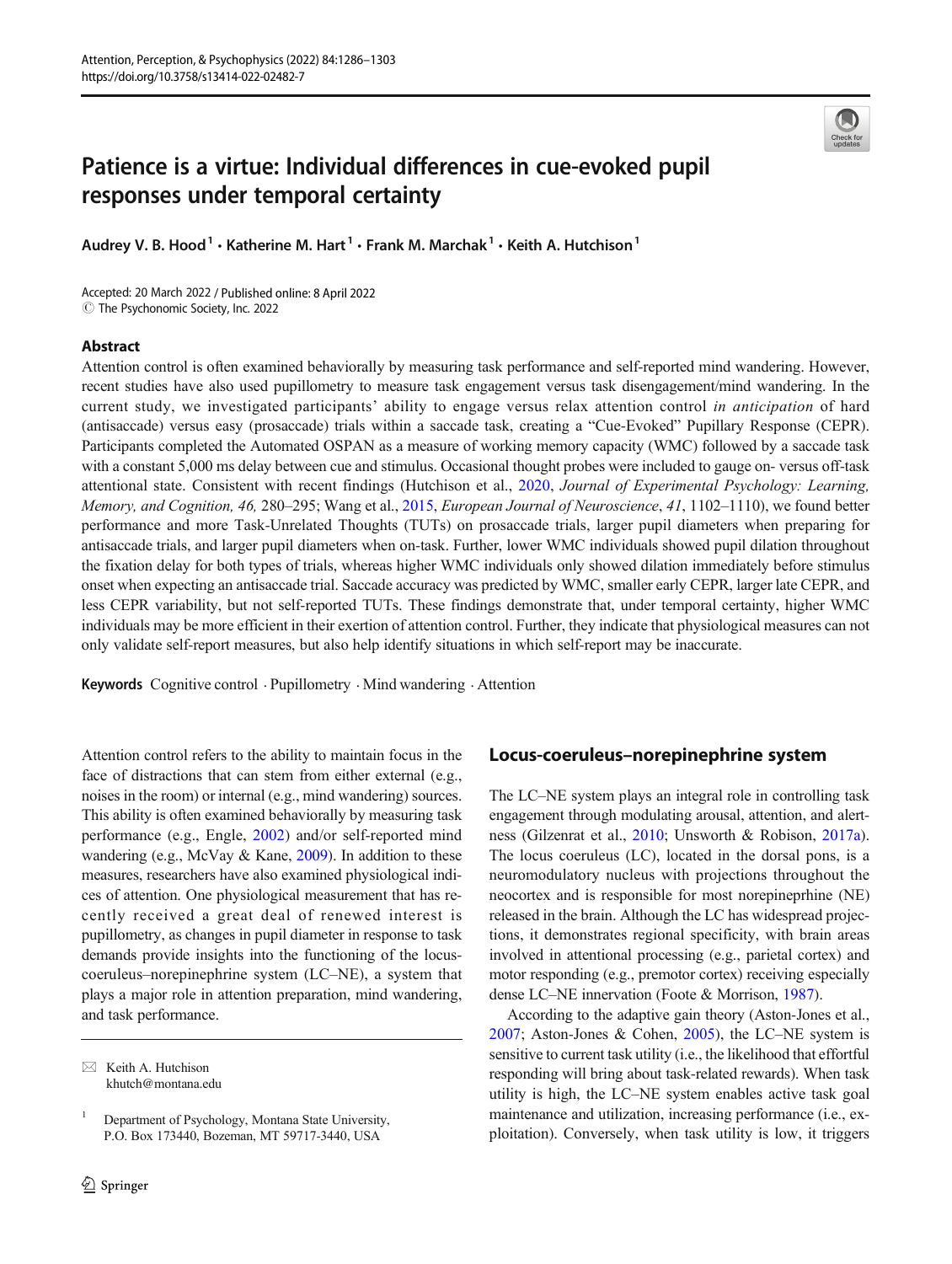task disengagement (i.e., exploration). As long as baseline arousal is above minimal levels, such exploitation versus exploration is expressed through two modes of firing: tonic and phasic (Usher et al., [1999](#page-17-0)). Under tonic mode, baseline LC activity is elevated and there is little-to-no phasic task-evoked response, reflecting disengagement from the current task and enhanced processing of task-unrelated stimuli. It is under this mode where participants may begin to mind wander and show declines in task performance. In contrast, under phasic mode, baseline LC activity is lower and phasic task-evoked responses are greater, producing increased NE release throughout the cortex as task demands increase, which increases the gain in processing task-relevant stimuli. This enhances the sensitivity of neurons within frontal-parietal regions responsible for maintaining, updating, and implementing task goals and for suppressing default-mode network (DMN) areas active during rest periods and internal thought (Raichle et al., [2001;](#page-16-0) Unsworth & Robison, [2017a\)](#page-16-0). Thus, in an ideal situation, the LC modulates frontal-parietal regions so that attention can be fully engaged and allocated to goal-relevant stimuli. In typical attention control tasks, this leads to suppression of the DMN (i.e., task-unrelated thoughts), active maintenance of the current goal in working memory, and a strong phasic LC response that is coupled with current task demands, resulting in optimal performance.

Recently, Unsworth and Robison ([2017a\)](#page-16-0) have used the adaptive-gain theory to help explain poor performance in attention control tasks by individuals lower in working memory capacity (WMC). Specifically, they proposed that dysregulated arousal (i.e., inconsistent and inappropriate NE release) could impair functioning of critical neural networks, such as the frontoparietal control network. This, in turn, could lead to increased activity in the DMN, reflecting more mind wandering and ultimately poor task performance within these individuals.

### Using pupillometry to measure LC–NE activity

It is challenging to measure LC activity directly, although there have been recent advances using neuromelaninsensitive magnetic resonance (Bachman et al., [2021](#page-15-0); Keren et al., [2015;](#page-15-0) Ohtsuka et al., [2013;](#page-16-0) Sun et al., [2020\)](#page-16-0). However, LC activity can be indirectly measured through pupillometry. Numerous studies have indeed demonstrated that pupil diameter closely tracks LC activity, serving as an index of phasic versus tonic LC modes of task engagement versus disengagement, respectively (Aston-Jones & Cohen, [2005;](#page-15-0) Franklin et al., [2013;](#page-15-0) Gilzenrat et al., [2010](#page-15-0); Rajkowski et al., [1993](#page-16-0); Reimer et al., [2016;](#page-16-0) Unsworth et al., [2018](#page-17-0); Unsworth & Robison, [2016;](#page-16-0) although see Megemont et al., [2022,](#page-16-0) for evidence that pupil diameter may only explain a small portion of the variance in LC activity).

### Pupillometry and task engagement

Task-evoked pupillary responses (TEPRs) are changes in pupil diameter that coincide with changing task difficulty. In terms of task engagement, TEPRs have been obtained in a variety of tasks, including tasks of short-term memory (STM; Kahneman & Beatty, [1966\)](#page-15-0), sustained attention (Van den Brink et al., [2016](#page-17-0)), working memory (Kahneman & Beatty, [1966\)](#page-15-0), cognitive control (Rondeel et al., [2015\)](#page-16-0), and complex reasoning (Bradshaw, [1968](#page-15-0); Hess & Polt, [1964\)](#page-15-0). TEPRs are also a sensitive measure of mental effort, as pupils dilate during increased cognitive load and constrict as the load lightens (Beatty, [1982](#page-15-0); Heitz et al., [2008](#page-15-0); Hess & Polt, [1964;](#page-15-0) Kahneman, [1973;](#page-15-0) Peavler, [1974](#page-16-0)). Thus, pupil changes can provide an online index of the degree of attentional resources allocated to a task (Van Der Meer et al., [2010\)](#page-17-0). For instance, changes in pupil diameter are greater when processing difficult, as opposed to simple, sentences (Just & Carpenter, [1993](#page-15-0)) and can reflect context maintenance and response preparation within the AX-CPT task (Chatham et al., [2009](#page-15-0); Chiew & Braver, [2013](#page-15-0)).

### Pupillometry and task disengagement

In terms of task disengagement, TEPRs are largely absent when people report mind wandering (Hutchison et al., [2020;](#page-15-0) Smallwood et al., [2011](#page-16-0); Unsworth & Robison, [2017a](#page-16-0)). During such attentional lapses, the pupillary response no longer tracks task difficulty, just as peoples' attention is likewise decoupled from the necessary task set. Similarly, frequent attentional lapses, as indicated by trial-to-trial variability in either baseline pupil diameter or in TEPRs, have been shown to correlate negatively with WMC (Aminihajibashi et al., [2020](#page-15-0); Robison & Brewer, [2020](#page-16-0); Robison & Unsworth, [2019;](#page-16-0) Unsworth & Robison, [2015,](#page-16-0) [2017b\)](#page-17-0), attention control (Madore et al., [2020;](#page-16-0) Unsworth & Robison, [2017b](#page-17-0)), and long-term memory (Madore et al., [2020\)](#page-16-0).

Of interest to the current study, several studies have examined links between TEPRs and reports of mind wandering during cognitive tasks. For instance, Franklin et al. [\(2013](#page-15-0)) measured pupil diameter during reading and found a tonic disengagement pattern immediately before probes in which participants reported mind wandering. In addition, trial-totrial variability in TEPRs correlates with more self-reported instances of mind wandering (Robison & Brewer, [2020;](#page-16-0) Unsworth & Robison, [2017b](#page-17-0)). TEPRs not only distinguish between on- and off-task states, but also between different types of off-task states (i.e., mind wandering vs. being distracted), suggesting that TEPRs can measure distinct types of attentional lapses (Unsworth & Robison, [2017a\)](#page-16-0). Such findings led Unsworth et al. [\(2018\)](#page-17-0) to conclude that "pupillary responses provide a consistent means of tracking fluctuations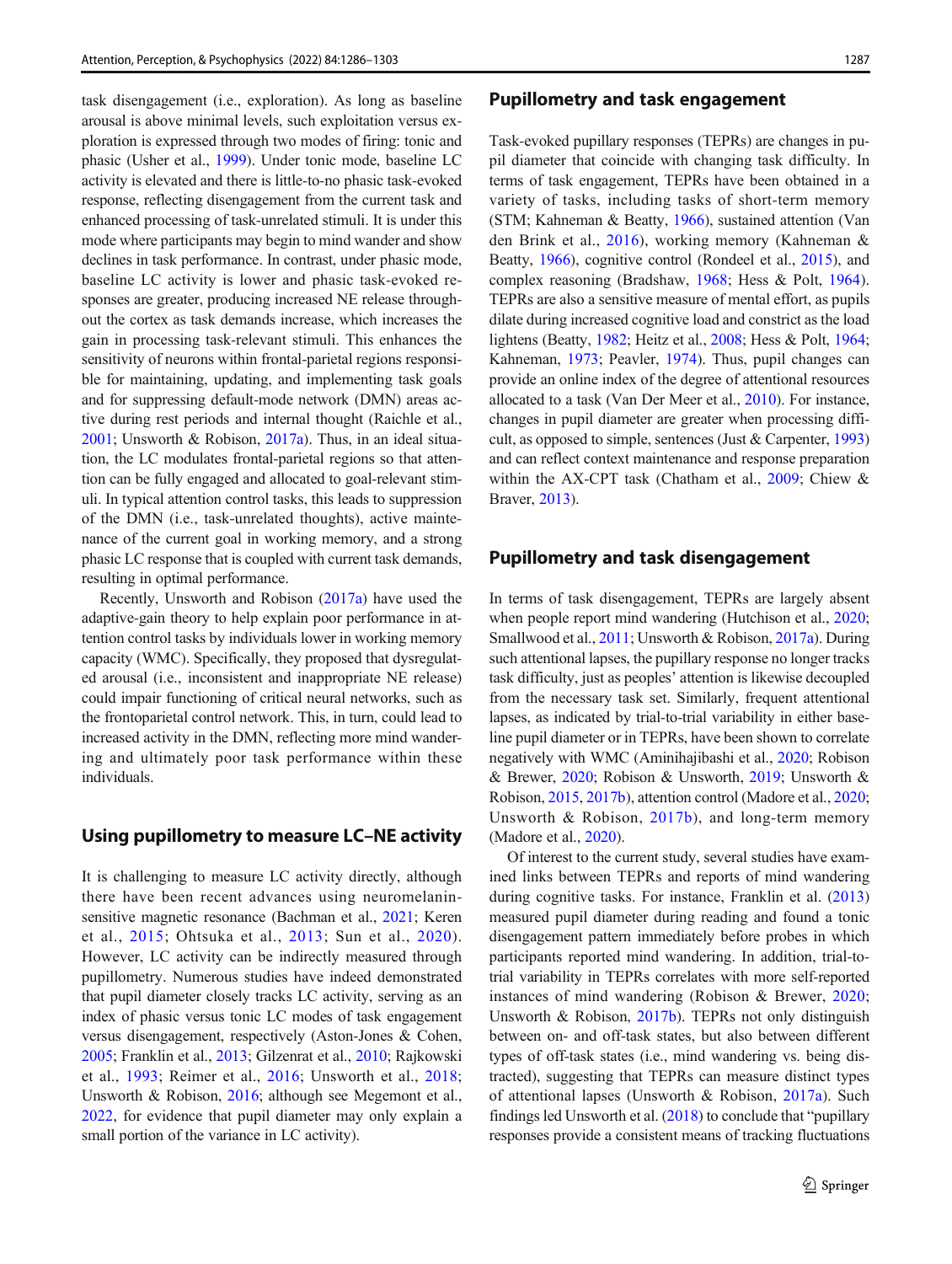in intrinsic alertness and attention (linked to LC-NE and cortical sustained attention network functioning) during tasks that demand a great deal of sustained attention for optimal performance" (p. 1251). Thus, according to Unsworth and colleagues, lower WMC individuals may not differ so much in their ability to exert attention control per se, but in their ability to do so consistently across trials, as they suffer from frequent attentional lapses.

The current study examines participants' ability to modulate attention control in anticipation of hard versus easy trials within a task, rather than during such trials themselves. In doing so, we revisit recent work from Hutchison et al. [\(2020\)](#page-15-0) to address both a limitation and some intriguing findings that diverged from previous work. In the sections to follow, we provide a brief overview of Hutchison et al.'s methodology and results that are necessary for understanding the current study.

### Cue-Evoked Pupillary Responses (CEPRs)

Cuing participants on the nature of each upcoming trial is an effective method for demonstrating the flexible engagement of cognitive control (Bugg & Smallwood, [2016;](#page-15-0) Hutchison, [2007;](#page-15-0) Hutchison et al., [2016\)](#page-15-0). Because of this, recent studies have used pupillometry not just to measure TEPRs to ongoing task demands, but to measure participants' modulation of attention control in anticipation of easy or difficult trials within a task, creating what we will call a "Cue-Evoked" Pupillary Response (CEPR). Across multiple studies, individuals' CEPRs differ when anticipating difficult versus easy trials, indicating enhancement or relaxation of top-down control, depending upon the difficulty of the anticipated trial (Hutchison et al., [2020](#page-15-0); Irons et al., [2017](#page-15-0); Wang et al., [2015\)](#page-17-0). Such findings demonstrate that CEPRs can accurately reflect effort in task-set preparation.

Recently, Hutchison et al. [\(2020\)](#page-15-0) measured pupil diameter while participants completed a saccade task in which a cue preceded each trial instructing participants to look "toward" (prosaccade) or "away" (antisaccade) from the upcoming saccade stimulus to catch the target. They also included occasional thought probes to measure self-reported mind wandering (Task-Unrelated Thoughts; TUTs) and to examine CEPRs separately when participants were task-focused versus mind wandering. Following work showing that individual differences in WMC correlate more strongly with antisaccade performance at longer delays (Meier et al., [2018](#page-16-0); Moffitt, [2013\)](#page-16-0), Hutchison et al. varied the postcue fixation delay (500–8,000 ms) preceding the saccade stimulus to examine both attention preparation (i.e., task engagement) and mind wandering (i.e., task disengagement). In two experiments, participants demonstrated more positive CEPRs preceding antisaccade trials (as opposed to prosaccade) and preceding accurate responses (as opposed to errors), showing CEPRs are valid indicators of task-set preparation.

Interestingly, examining CEPRs separately when participants reported being on- or off-task (e.g., mind wandering), Hutchison et al. [\(2020\)](#page-15-0) found that CEPRs differed across trial types only when participants reported being on-task, but not when mind wandering. Specifically, when on-task, CEPRs reflected more constricting of pupils (indicating relaxing control) when expecting a prosaccade trial, relative to an antisaccade trial. In contrast, when off-task, pupil diameters constricted equally over the delay regardless of trial type. Such results indicate that, when attention is on-task, trial type differences in CEPRs reflect the degree of preparatory control exerted for the upcoming trial. When attention is off-task, LC– NE activity, as measured by CEPRs, is decoupled from the current task, consistent with Smallwood and colleagues (Smallwood, [2013](#page-16-0); Smallwood et al., [2011\)](#page-16-0) "decoupling hypothesis" and Unsworth and Robison's [\(2017a\)](#page-16-0) finding that off-task thoughts are associated with reduced phasic pupil responses. Hutchison et al. noted that the similarity in CEPRs when actively anticipating a prosaccade trial and during mind wandering suggests that preparing for prosaccade trials involves purposefully relaxing control, allowing reflexive saccades to be "captured" by the exogenous saccade stimulus. These findings indicate different CEPR patterns across trial types do not simply reflect task-engagement versus disengagement per se. Rather; they represent the degree of preparatory effort required if engaged in the task such that, when on-task, participants can engage control when they need it (antisaccade trials) or relax control when they do not (prosaccade trials).

Hutchison et al. ([2020](#page-15-0)) also posited that individual's higher in WMC may be more efficient in exerting or withholding such attention control. Indeed, there is evidence to suggest they may be more calibrated in terms of discriminating situations that demand exertion of cognitive control from situations that instead allow reliance on habitual responding. For instance, individuals higher in WMC are better able to detect errors and strategically adjust control to match current task goals (Coleman et al., [2018\)](#page-15-0). Further, higher WMC individuals are more flexible in controlling when they engage in mind wandering (Rummel & Boywitt, [2014\)](#page-16-0). Specifically, they are less likely to mind wander when the task requires concentration and effort (Kane et al., [2007;](#page-15-0) McVay & Kane, [2009\)](#page-16-0) and more likely to mind wander when the task is easy (Kane et al., [2007;](#page-15-0) Levinson et al., [2012](#page-16-0)).

### Questions and limitations of Hutchison et al. ([2020\)](#page-15-0)

Although the Hutchison et al. ([2020](#page-15-0)) findings bridged current theories regarding LC–NE functioning, task performance, and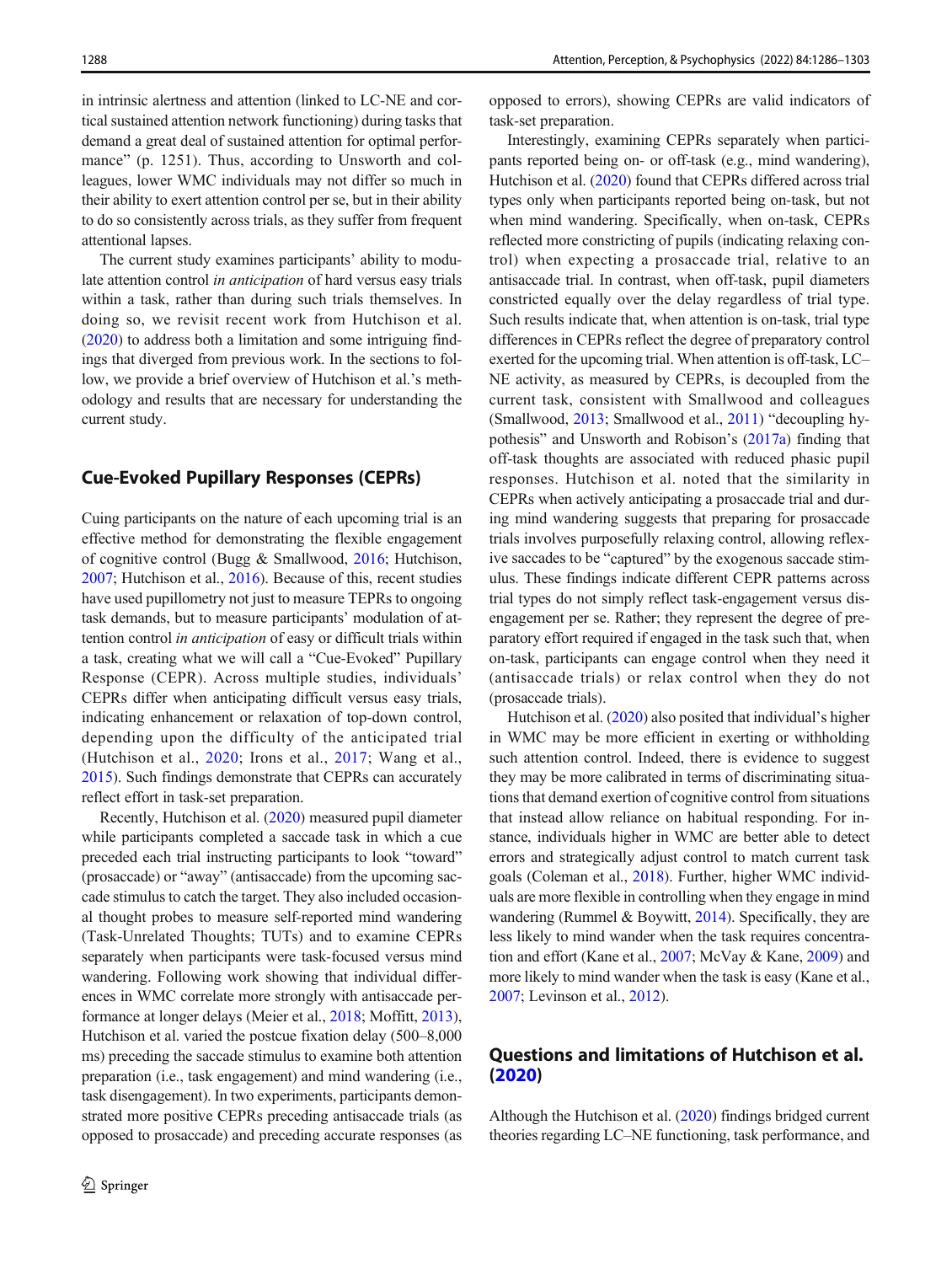mind wandering, some findings potentially conflict with past research. In addition, there was a limitation that prevented us from examining WMC differences in performance. We discuss these issues below.

### Variable versus fixed delay

During the review process, an anonymous reviewer pointed out that Hutchison et al.'s [\(2020\)](#page-15-0) CEPR pattern diverged from previous work (Wang et al., [2015\)](#page-17-0) in that our pattern primarily reflected pupil constriction over time, rather than dilation. Specifically, when participants were expecting prosaccade trials, their pupils monotonically constricted relative to baseline. In contrast, when participants were expecting antisaccade trials, their pupils either slightly dilated or remained flat (depending upon accuracy) during the first 4 seconds and then gradually constricted thereafter, suggesting an early engagement of cognitive effort followed by a steady decrease. In contrast, Wang et al. [\(2015](#page-17-0)) found initial constriction for both trial types combined with greater dilation for antisaccade than prosaccade trials in the 200 ms immediately preceding onset of the saccade stimulus.

In response to the reviewer's query, we hypothesized the different patterns may have resulted from the difference in temporal certainty between the two studies. Specifically, we used variable delays, whereas Wang et al. [\(2015\)](#page-17-0) used a constant delay. Relatedly, Unsworth et al. [\(2018\)](#page-17-0) also found worse performance and differential phasic pupillary responses when using a varied versus a fixed interstimulus interval. This difference is likely due to increased difficulty under variable delay, as participants must rapidly engage preparatory control and then maintain vigilance throughout the entire delay period. In contrast, a constant delay period requires less focused attention, allowing for increased control only immediately prior to the stimulus. As such, a constant delay typically results in better overall performance on sustained attention tasks (for discussion, see Unsworth et al., [2018](#page-17-0)). Indeed, when studies employ a constant interval, pupil dilation typically peaks immediately before stimulus onset (Bradshaw, [1968,](#page-15-0) [1969](#page-15-0); Jennings et al., [1998;](#page-15-0) Richer et al., [1983;](#page-16-0) Richer & Beatty, [1987;](#page-16-0) Unsworth et al., [2018;](#page-17-0) van der Molen et al., [1989](#page-17-0)). These physiological findings suggest that, when delays are held constant, participants can be more efficient in attention allocation, exerting control immediately before the stimulus onset (rather than maintaining vigilance throughout the entire delay). In the current study, we examine whether some individuals, such as those higher in WMC, may be better at such efficient calibration of control.

#### Pupil versus self-report

Another intriguing finding from Hutchison et al. [\(2020\)](#page-15-0) is that pupil diameter seemed to track attention preparation better

than self-reported mind wandering. As expected, in Experiment 1, participant's pupils were considerably smaller in anticipation of prosaccade trials than antisaccade trials, suggesting participants allowed themselves to relax when expecting the habitual, prosaccade trials. Surprisingly, however, participants reported more mind wandering on antisaccade trials, which is inconsistent not only with their CEPRs, but with decades of past literature showing greater TUTs during easier tasks (Kane et al., [2007](#page-15-0); Levinson et al., [2012](#page-16-0)). We theorized this discrepancy between the self-report measures and physiological data was due to the placement of thought probes within the saccade trials. Because the thought probes appeared after participants made a response, and because people performed much worse on antisaccade trials, it is possible that participants rationalized their attentional state as having been off-task during antisaccade trials. To test this, and to allow for a more accurate representation of participant's attentional state while preparing to make a saccade, in Experiment 2, we again presented the thought probe after the fixation delay, but in lieu of the saccade cue, rather than after the saccade cue and response. We also reduced the percentage of thought probes from 25% to 17% to reduce potential reminders to stay ontask caused by inserting frequent thought probes. Participants' pupil diameters were again considerably smaller in anticipation of prosaccade trials than antisaccade trials. Importantly, however, participants' TUT responses now matched their CEPRs (and past studies), with them reporting more mind wandering on prosaccade than antisaccade trials. These results not only highlight the validity of pupillometry as a measure of attentional state, but also suggest that objective pupillometry measures can both validate self-report measures and help identify situations in which self-report may be inaccurate due to procedural problems.

#### WMC and performance

Finally, a limitation to Hutchison et al. [\(2020\)](#page-15-0) is that we were unable to report our OSPAN results due to data collection errors, resulting in too much missing data. Although the behavioral patterns replicated previous individual difference results, such that higher WMC individuals had greater antisaccade performance especially at longer delays (Meier et al., [2018](#page-16-0); Moffitt, [2013\)](#page-16-0), due to the high rate of missing data, we were unable to examine individual differences in WMC and how they relate to phasic pupil variability, TUTs, and performance.

### Current study

In the current study, we replicate Hutchison et al.'s [\(2020](#page-15-0)) study while adding three important changes. First, we used a constant 5,000-ms delay, rather than their variable (500,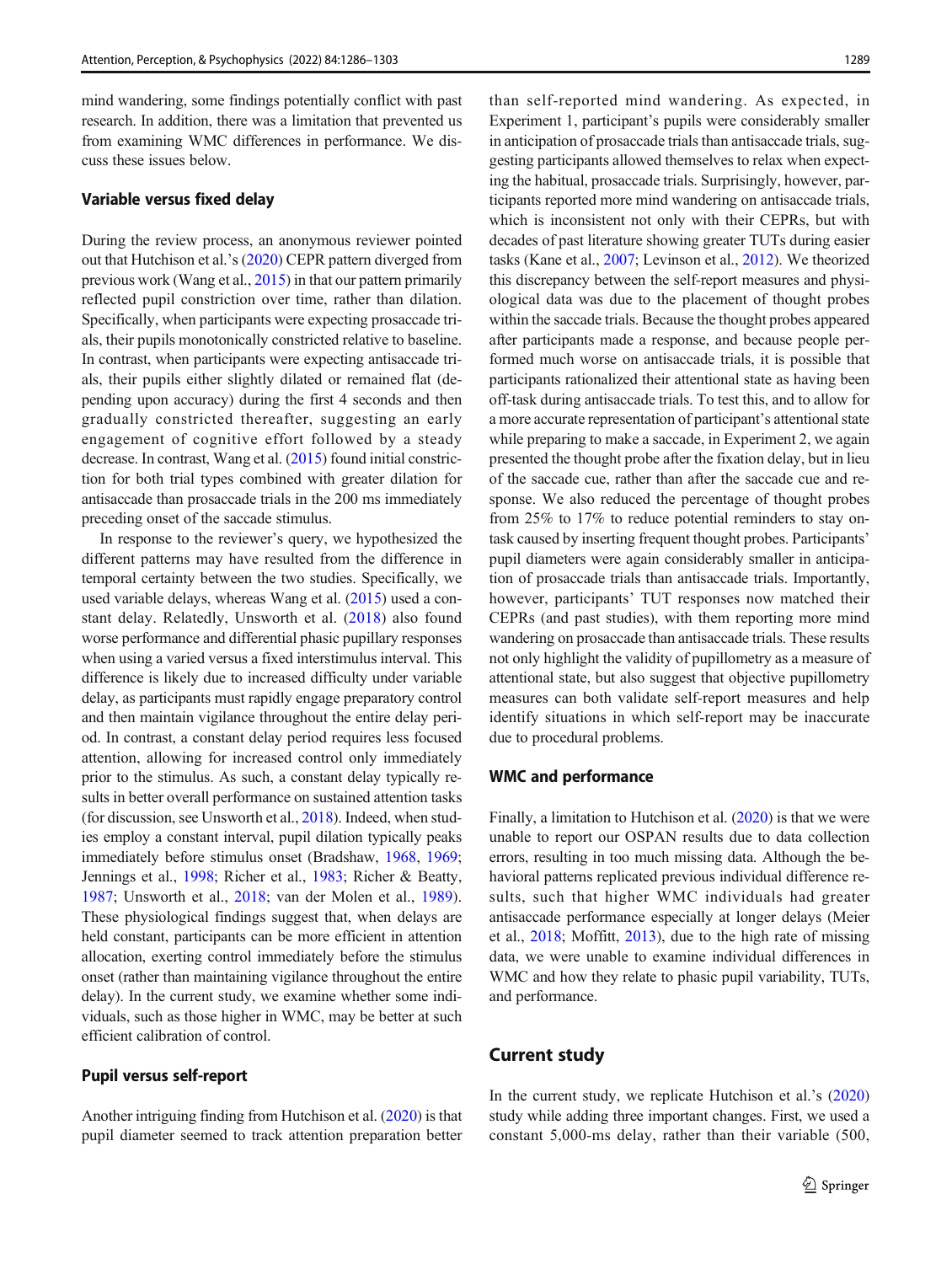2,000, 4,000, or 8,000 ms) delay. Second, we included the automated OSPAN (Unsworth et al., [2005](#page-16-0)) to examine CEPRs as a function of WMC as well as the relation between WMC and CEPRs, saccade accuracy, and mind wandering. Third, we simultaneously test for the contributions of WMC, pupil dynamics (i.e., CEPRs and CEPR variability across trials), and self-reported mind wandering in predicting saccade performance using multiple regression. This allowed us to examine the possibility that pupil diameters may track attention preparation better than self-reported TUTs in this paradigm.

Following previous work (Hutchison et al., [2020](#page-15-0); Wang et al., [2015\)](#page-17-0), we predicted greater accuracy and more TUTs on prosaccade trials, more positive CEPRs when preparing for antisaccade trials, and more positive CEPRs when on-task. Also, individuals higher in WMC should have better saccade performance overall (Hutchison, [2007;](#page-15-0) Kane et al., [2001](#page-15-0); Unsworth et al., [2004](#page-17-0)). Further, by using a fixed delay, we predict CEPR patterns will follow those in Wang et al. [\(2015\)](#page-17-0), such that pupil dilation will be larger immediately before stimulus onset when expecting an antisaccade trial. Importantly, we expect this pattern primarily for individuals higher in WMC, as they may be more efficient at knowing when to exert control. Lastly, we predict that CEPR variability (indicating frequent attentional lapses) will predict saccade accuracy better than self-reported TUTs.

### Method

### Participants and design

In accord with Simmons et al.  $(2011)$  $(2011)$  $(2011)$ , we report how we determined our sample size, all data exclusions, all manipulations, and all measures in the study. In terms of sample size, Hutchison et al. ([2020\)](#page-15-0) had usable data from 118 and 95 participants in their Experiments 1 and 2, respectively. Cohen's d for the interaction of trial type and delay on four second trials was .76 in Experiment 1 and .78 in Experiment 2. We would only need 18 participants to achieve power of .95 to detect these interactions. However, because we also wanted to examine individual differences in accuracy, mind wandering, CEPRs, and pupil variability, we chose to run at least 120 participants and decided to continue running participants until the end of the semester, even if we had already reached our goal, to achieve enough participants after data exclusions. By the end of the semester, we had run 154 participants. Although we did not ask participants to report their age or gender, this population typically features freshman between 18 and 20 years old, of whom approximately 55%– 60% are female.

After data collection, we removed data from 19 participants because of technical issues with the eye tracker causing missing pupil data. This resulted in usable data from 135 participants, which gave us approximate power of .95 to obtain correlations of .3 or larger. Six additional participants were missing data from the AOSPAN task, so analyses that include WMC are based on 129 participants. Participants were tested individually in a laboratory session lasting approximately 1 hour. Prosaccade and antisaccade trials varied within subjects. We examined pupil diameter and target accuracy as a function of trial type, time, and self-reported mind-wandering state.

### Apparatus

We used the same equipment and experimental room for this study as we used for Hutchison et al. ([2020](#page-15-0)). Specifically, we used E-Studio E-Prime software from Psychology Software Tools (Version 2.0.8.90) to program and present the saccade stimuli and a Panasonic CF-50 ToughBook laptop, with a Mobile Intel Pentium 4-M 2.00 GHz processor, 768 MB of RAM, and an AT Mobility Radeon 7500 Display Adapter to run the experiment. We presented task stimuli on a 17-inch NEC Multisync LCD 1760v monitor, with  $1,024 \times 768$  screen resolution and a 60-Hz refresh rate, attached to the laptop via an RS232 USB serial port.

To measure pupil diameter, we used a contact-free, remotecontrolled infrared eye camera (RED) with automatic gaze and head trackers designed by SensoMotoric Instruments (SMI). Participants could freely view the monitor without having to use a chinrest. The tracker had binocular temporal resolution of 120 Hz, with spatial resolution of 0.03° and gaze position accuracy at 0.4°. Participants sat approximately 60 cm from the RED camera positioned directly under the monitor presenting task stimuli. An RS232 USB serial port on the Panasonic ToughBook laptop allowed the SMI RED tracking software to communicate with the E-Prime software that ran the saccade task.

### Procedure and stimuli

This study received permission from the Institutional Review Board at Montana State University. Figure [1](#page-5-0) displays the trial sequences for a normal and thought probe antisaccade trial. The procedure and stimuli were identical to Hutchison et al. [\(2020\)](#page-15-0) except that each trial had a fixed duration of 5,000 ms between the fixation and saccade cue. For normal trials, participants saw a light gray background that remained onscreen while the following stimuli were presented sequentially. All stimuli were presented in Courier New bold font. First, for 500 ms, either the word toward (in blue 18-point font) instructed participants to look toward an upcoming cue to catch a target (prosaccade trial), or the word away (in red 18-point font) instructed participants to look away from the cue to catch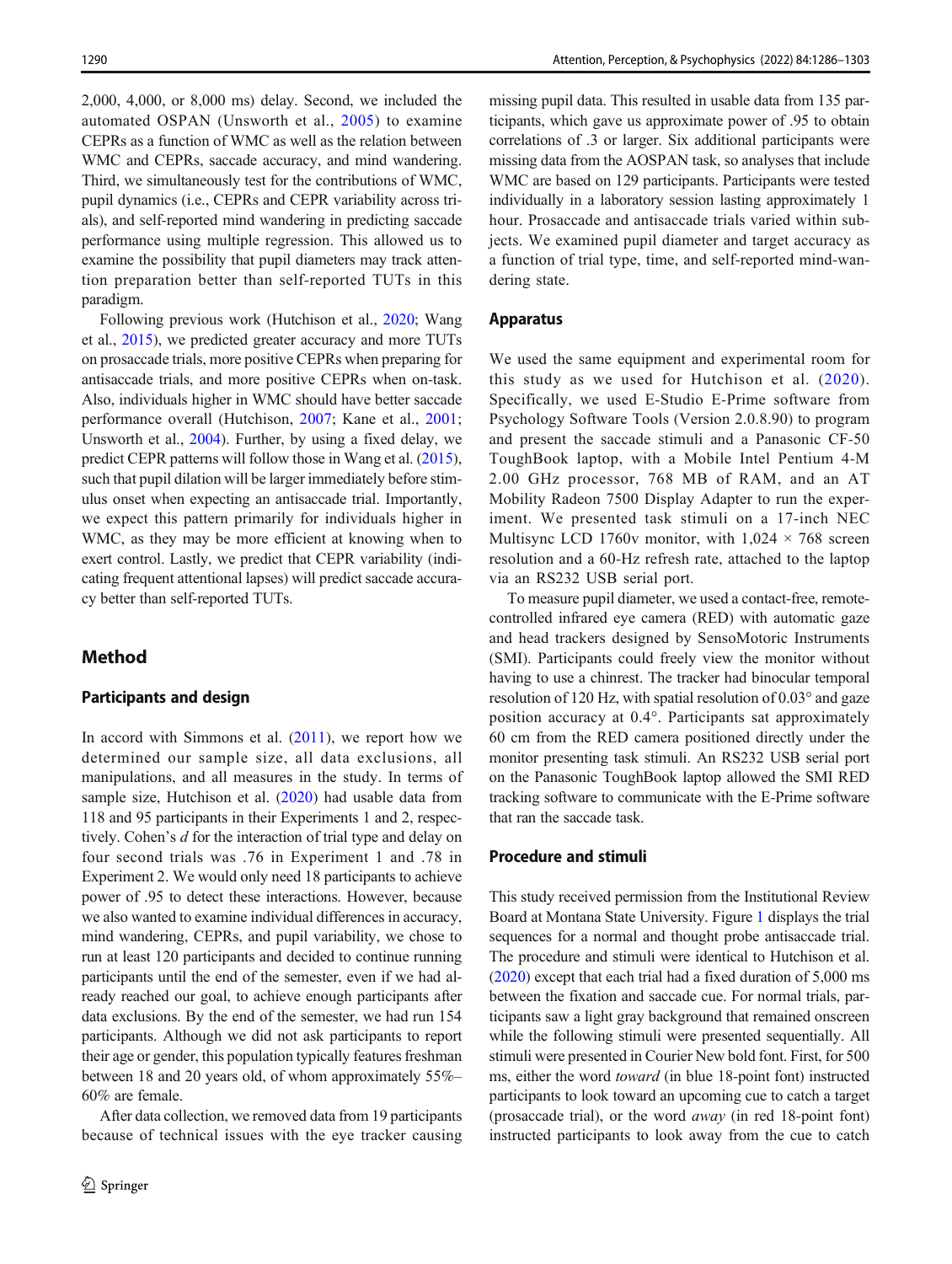<span id="page-5-0"></span>

Fig. 1 Sample antisaccade trial sequence for normal and thought probe trials

the target (antisaccade trial).<sup>1</sup> This was followed by a 1,000 ms blank screen. Next, a white 22-point central fixation cross (+) appeared and remained on-screen for 5,000 ms (fixation period). Because we were primarily interested in CEPRs, the eye tracker recorded during the fixation screen only. Then, a 36-point white saccade cue (\*) appeared on either the left or right side of the computer screen for 300 ms. Following this, either an "O" or a "Q" target in black 20-point font appeared on the opposite side as the cue for 100 ms and was immediately replaced (masked) by two "##" symbols in black 25 point font, which remained on-screen for 5 seconds, or until target response. The cue, target, and mask appeared approximately 12.5 cm horizontally from the center of the fixation cross, resulting in approximately 11.89° visual angle between the location of the fixation cross and the location of the cue, target, and mask. Participants were instructed to identify the target by pressing either the "O" or "Q" button on the keyboard. Following a response, there was a 1,000-ms intertrial interval preceding the next trial. As in Hutchison et al., luminance levels were 29 cd/ $m<sup>2</sup>$  for both the "away" and "toward" task cue screens and 30  $cd/m<sup>2</sup>$  for all other trial screens.<sup>2</sup>

In addition to the normal trials, thought probes occurred on 13% of trials. Thought probe trials consisted only of the trial type cue and fixation period, followed immediately by the thought probe (see Fig. 1). The thought probe question, based on McVay and Kane [\(2009](#page-16-0)), appeared in 14-point Courier New cyan font on a black background. The luminance level for this screen was 2  $cd/m^2$ . Specifically, on thought-probe trials, participants saw the question "What were you just thinking about?" along with seven response options:  $(1)$  task (i.e., thinking about the stimuli and the appropriate response); (2) task performance (i.e., evaluating one's own

<sup>&</sup>lt;sup>1</sup> This trial cue was also 500 ms in Hutchison et al.  $(2020)$ , although they misreported it as 1,500 ms.

<sup>2</sup> This task relies on target-identification accuracy as an index of correct eye movements. As such, the timing of the cue, target, and mask are determined so that making an incorrect eye movement would lead one to miss the target presentation and must guess. We have indeed validated this task using eyemovement measures. For instance, when participants made correct antisaccade eye movements, they were 90% accurate in correct target identification. In contrast, when participants incorrectly make a prosaccade on an antisaccade trial, their target identification was at chance (.50; see Hutchison et al., [2020\)](#page-15-0).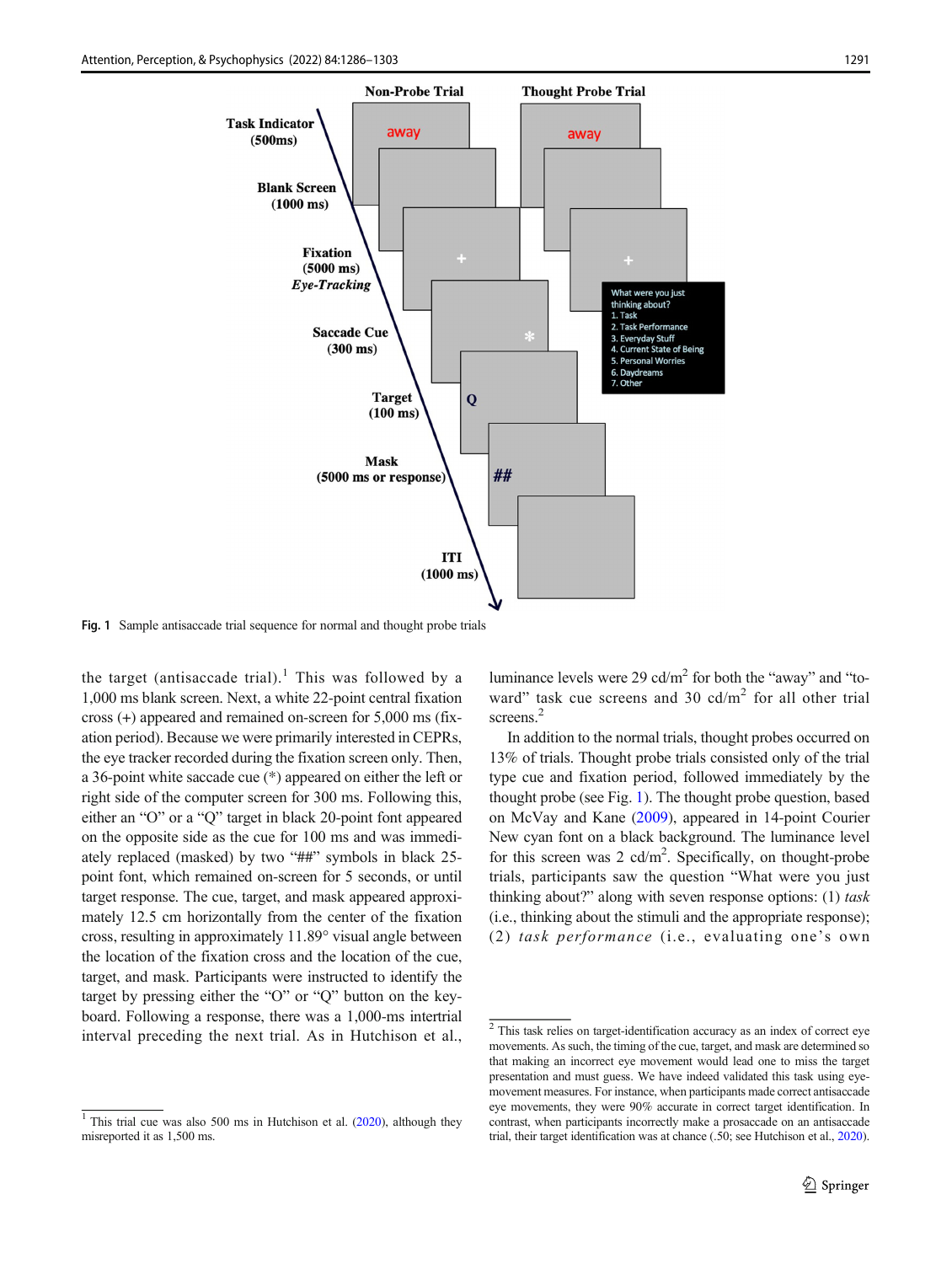performance); (3) everyday stuff (i.e., thinking about recent or impending life events or tasks); (4) current state of being (i.e., thinking about conditions such as hunger or sleepiness); (5) personal worries (i.e., thinking about concerns, troubles, or fears); (6) *daydreams* (i.e., having fantasies disconnected from reality); or (7) other (i.e., other thought types; following McVay & Kane, [2009,](#page-16-0) we defined Responses 3–7 as "offtask" thoughts). Participants responded by pressing the corresponding number on the keyboard. Following the participant's response, the next saccade trial began.

Participants first completed three practice blocks containing 12 trials each (36 total). The first practice block contained only prosaccade trials, the second block contained only antisaccade trials, and the final block contained six prosaccade trials and six antisaccade trials, presented in random order, designed to mimic the actual experiment. Participants were then instructed about the thought probes. Following the practice blocks, participants completed two experimental blocks, with each block containing 60 prosaccade trials and 60 antisaccade trials, resulting in 240 total experimental trials (120 trials per block). All trials occurred in random order. The number of thought probes remained equal across blocks and saccade type, such that both blocks of 120 trials contained 104 normal trials and 16 thought probe trials (eight prosaccade, eight antisaccade). The entire experimental session lasted approximately 1 hour.<sup>3</sup>

Prior to the saccade task, Participants first completed the Automated Operation Span (AOSPAN; Unsworth et al., [2005\)](#page-16-0). During this task, participants were asked to solve simple math problems (e.g.,  $(4 + 2) - 1 = 5$ ?) while remembering letters in-between each math problem. After participants made a "true" or "false" decision via a mouse click on a math problem, a letter would appear for 250 ms for the participant to memorize. After each set of trials, a recall screen was presented listing 12 possible letters and the participant was instructed to click the mouse next to the letters in the correct order that they were presented. The task was composed of three blocks, with each containing five sets of between three and seven trials, for a total of 75 letters and 75 math problems. The AOSPAN was scored by summing the total number of letters recalled in the correct serial position, as recommended by Conway et al.  $(2005)^4$  $(2005)^4$ 

#### Phasic pupil diameter measurement

We measured pupillometry during the 5000 ms fixation period to examine the time course of CEPRs as a function of expected trial type. We excluded blink trials (in which pupil diameter measured zero) and trials in which the eye tracker failed to capture at least half of the possible observations (sampled approximately every 8 ms). These criteria removed an average of 9.74 trials (4.06%) per participant. For each trial, the first 30 ms of the fixation screen served as a baseline. We calculated CEPRs (averaged across eyes) for each 1-second bin by subtracting the 30 ms baseline from the average pupil diameter during that bin so that positive values reflect dilation and negative values reflect constriction. Complete data files can be found on the Open Science Framework ([https://osf.io/](https://osf.io/gqxkm/) [gqxkm/\)](https://osf.io/gqxkm/).

### Results

For our analyses, we first examined the behavioral results of saccade target accuracy and thought-probe responses. In these analyses, we examine the overall effects and then enter AOSPAN scores in an ANCOVA to test interactions between task variables and WMC. Next, we examined the pupil diameter analyses of CEPRs and their relation to accuracy, WMC, and mind wandering. Finally, we conducted multiple regression analyses to identify unique contributions of WMC, CEPRs, CEPR variability, and self-reported mind wandering in predicting saccade performance. In all analyses, we use a two-tailed p-value of .05 as our criterion for significance.

#### Behavioral results

#### Saccade target accuracy

Participants had higher accuracy on prosaccade trials  $(M =$ .916,  $SE = .008$ ) than on antisaccade trials ( $M = .650$ ,  $SE =$ .010),  $t(134) = 25.555$ ,  $p < .001$ . When including WMC, there was a main effect of WMC,  $F(1, 127) = 13.045$ ,  $p < .001$ ,  $\eta_p^2 =$ .093, with overall better performance among those with higher AOSPAN scores. Finally, the Trial Type × WMC interaction was significant,  $F(1, 127) = 4.269$ ,  $p = .041$ ,  $\eta_p^2 = .033$ , such that AOSPAN scores correlated more strongly with antisaccade performance  $(r = .323, p < .001)$  than with prosaccade performance  $(r = .170, p = .054)$ .

#### Thought-probe responses

Replicating Hutchison et al.'s [\(2020\)](#page-15-0) Experiment 2, participants reported more TUTs on prosaccade trials  $(M = .459, SE = .025)$ than on antisaccade trials ( $M = .431$ ,  $SE = .023$ ),  $t(134) = 2.069$ , p

<sup>&</sup>lt;sup>3</sup> In addition to this task, participants completed the ASRS, a short measure of self-reported ADHD symptoms (Kessler et al., [2005\)](#page-16-0) for exploratory purposes only. Aside from a positive correlation with antisaccade TUT rates  $(r = .192, p$ = .026), this measure did not correlate with any measure of saccade performance (all  $ps > .13$ ) and is not considered further. Nonetheless, we included it in the uploaded data file for anyone interested.

<sup>4</sup> We did not use any exclusion criteria for AOSPAN performance. The positive relationship between processing accuracy and storage/recall suggests that using a processing score cutoff would remove more lower span than higher span individuals (see Richmond et al., [2021](#page-16-0); Unsworth et al., [2009](#page-16-0)). Of note, our results remain consistent when an 85% criterion is used.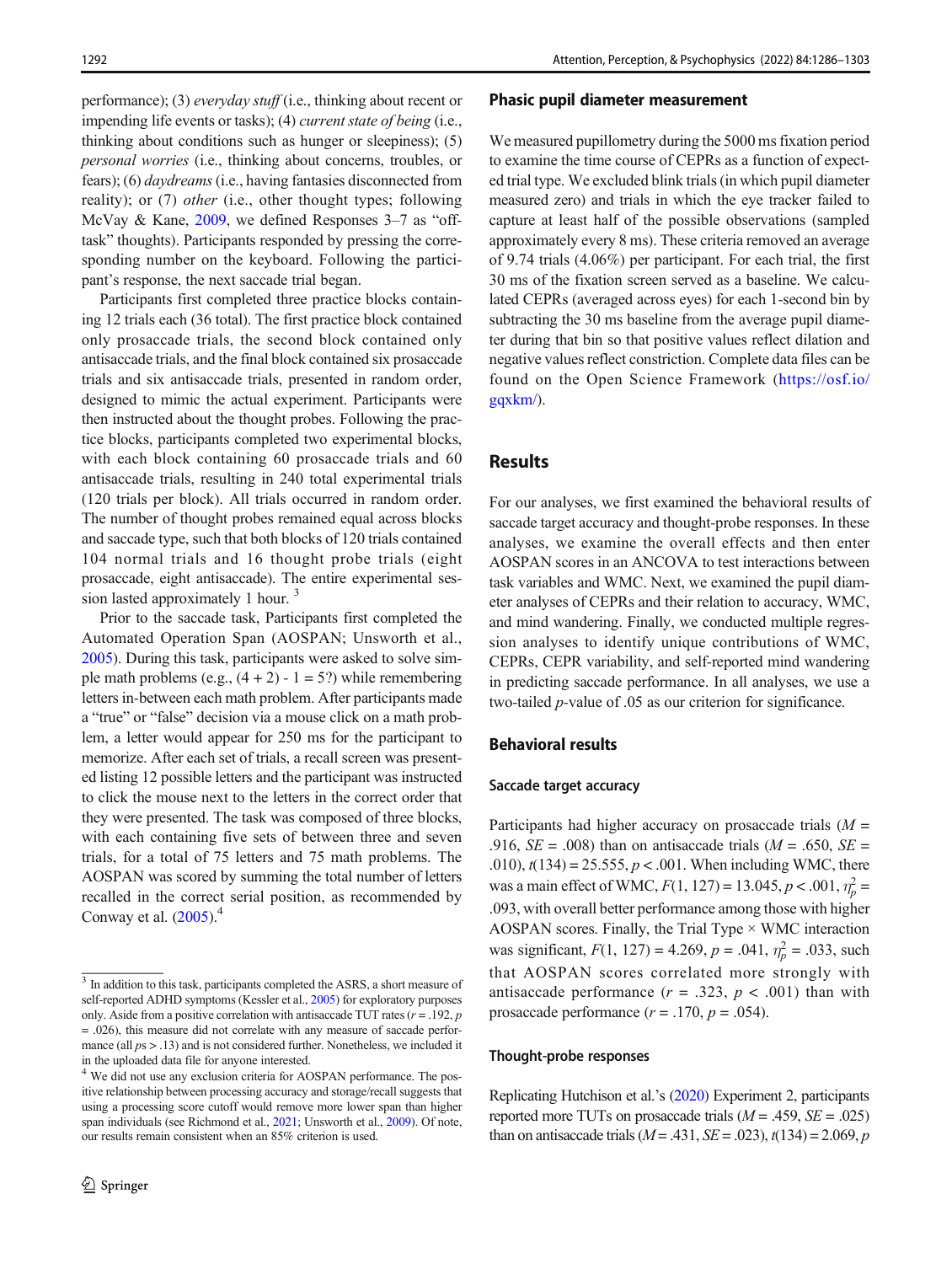<span id="page-7-0"></span>= .040. When including WMC, neither the main effect of WMC,  $F(1, 127) = 0.097, p = .757, \eta_p^2 < .001$ , nor the Trial Type  $\times$ WMC interaction,  $F(1, 127) = 0.170$ ,  $p = .681$ ,  $\eta_p^2 = .001$ , were significant.

#### Pupil diameter analyses

Due to unequal variance across time periods, we corrected all such *p* values using the Greenhouse–Geisser correction.

#### Cue-Evoked Pupil Response (CEPR)

During the 30-ms baseline period, pupil diameter was .027  $\pm$ .015 mm  $(\pm = 95\%$  confidence interval) larger for prosaccade trials ( $M = 4.423$  mm) than antisaccade trials ( $M = 4.396$  mm). This finding replicates Hutchison et al. [\(2020](#page-15-0), Experiment 2) and suggests that participants shift to a tonic disengagement mode following the prosaccade cue (Usher et al., [1999\)](#page-17-0). This disengagement mode is characterized by higher initial pupils and reduced CEPRs as LC activity becomes decoupled from the current task (Gilzenrat et al., [2010](#page-15-0); Smallwood et al., [2011\)](#page-16-0).

As in previous studies, we centered the data on baseline pupil diameter to get a clearer view of phasic pupil changes during the fixation period. Figure 2 shows the time course of participants' CEPRs during the 5000 ms fixation period as a function of trial type. We used a 2 (trial type)  $\times$  5 (time) ANOVA to examine the time course of CEPRs during the 5,000 ms fixation period. This analysis included CEPRs preceding accurate trials only. Overall, pupil diameter increased across time,  $F(4, 536) = 8.751$ ,  $p < .001$ ,  $\eta_p^2$  = .061. However, there was a significant Trial Type  $\times$  Time interaction,  $F(4, 536) = 24.194$ ,  $p < .001$ ,  $\eta_p^2 = .153$ . Separate analyses conducted by trial type showed that, when preparing for an antisaccade trial, pupil diameter significantly increased across the fixation period,  $F(4, 536) = 18.456, p < .001, \eta_p^2 = .121$ , and this increase had both linear (overall increase),  $F(1, 134) =$ 



Fig. 2 Change in pupil diameter during 5,000-ms fixation period as a function of cued trial type. Error bars reflect standard error for pairedsample difference across time periods

22.850,  $p < .001$ ,  $\eta_p^2 = .146$ , and cubic (increase, flat, increase),  $F(1, 134) = 7.624$ ,  $p = .006$ ,  $\eta_p^2 = .054$ , trends. However, when anticipating a prosaccade trial, pupil diameter remained flat across the fixation period,  $F(4, 536) = 2.002$ ,  $p = .147$ ,  $\eta_p^2 =$ .015. This pattern of pupil dilation that is greater when anticipating an antisaccade response replicates the pattern obtained by Wang et al. ([2015](#page-17-0)) under conditions of temporal certainty but does not replicate the more flattened or constricted pupil response pattern obtained by Hutchison et al. [\(2020\)](#page-15-0) under temporally uncertain conditions.

#### CEPR and accuracy

The next two analyses examined how the CEPR pattern differed as a function of response accuracy. We first examined CEPRs separately for antisaccade trials preceding accurate versus inaccurate responses. Although this analysis gives us a general idea of successful versus unsuccessful CEPR patterns, its disadvantages are that (1) chance performance is 50% in the task, which adds noise to these CEPR patterns, and (2) we could only examine antisaccade performance due to ceiling effects on prosaccade trials, with 24 participants having accuracy at or above 98%. Therefore, in a second analysis, we examined antisaccade and prosaccade CEPRs separately using individual differences in response accuracy as a covariate to see how CEPRs differed as a function of participant accuracy.

To examine CEPRs and accuracy on antisaccade trials, we used a 2 (accuracy)  $\times$  5 (time) ANOVA to examine CEPRs preceding accurate and erroneous responses. These data are shown in Fig. 3. There was no overall effect of accuracy,  $F(1,$ 134) = 2.357,  $p = .127$ ,  $\eta_p^2 = .017$ . However, there was a significant effect of time,  $F(4, 536) = 14.959$ ,  $p < .001$ ,  $\eta_p^2 = .100$ , with overall pupil dilation across the fixation period. Moreover, there was a Time  $\times$  Accuracy interaction,  $F(4, 536) = 3.798$ ,  $p = .014$ ,  $\eta_p^2$  = .028, showing that pupil dilation across the fixation period



Fig. 3 Change in pupil diameter during 5,000-ms fixation period for antisaccade trials preceding accurate (solid) and error (dotted) responses. Error bars reflect standard error for paired-sample difference across time periods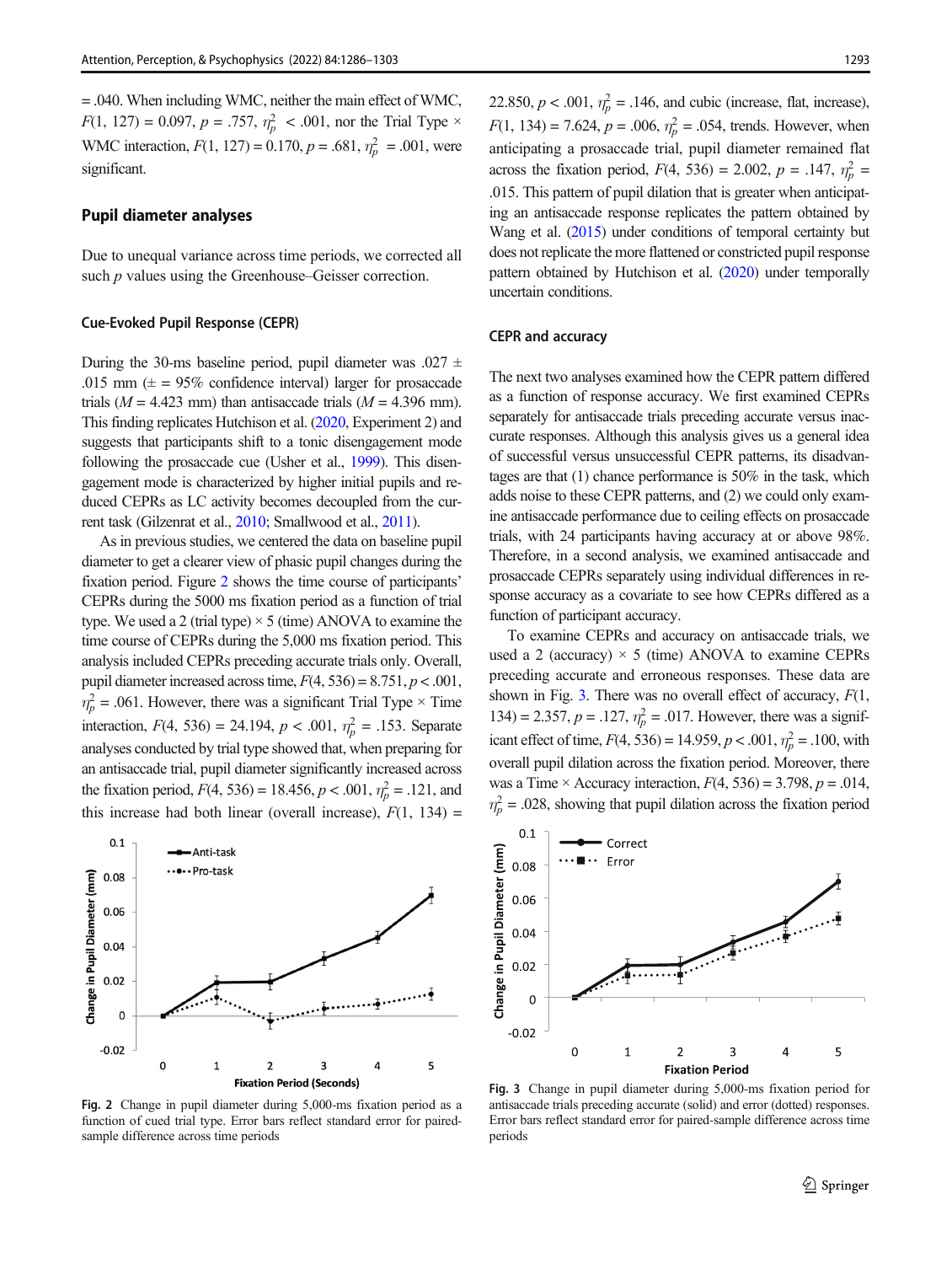was greater preceding accurate responses than preceding errors. To test this interaction, we separately examined changes in pupil diameter during the first 2 seconds (0–2 seconds) and last 2 seconds (3–5 seconds) of the fixation period. This analysis confirmed the observation above. For the first two seconds, there was only a main effect of time,  $F(2, 268) = 6.247$ ,  $p = .009$ ,  $\eta_p^2 =$ .045, and a marginal main effect of accuracy,  $F(1, 134) = 3.687$ ,  $p = .057$ ,  $\eta_p^2 = .027$ , but no Time × Accuracy interaction,  $F(2, \theta_p)$  $268$ ) = 0.822,  $p = .408$ ,  $\eta_p^2 = .006$ . In contrast, for the last 2 seconds, there was both a main effect of time,  $F(2, 268) =$ 19.823,  $p < .001$ ,  $\eta_p^2 = .129$ , and a Time × Accuracy interaction,  $F(2, 268) = 7.435, p = .003, \eta_p^2 = .053$ , with steeper pupil dilation preceding correct responses (see Fig. [3\)](#page-7-0).

During the 30-ms baseline period, pupil diameter was .018  $\pm$  .015 mm ( $\pm$  = 95% confidence interval) larger preceding error trials ( $M = 4.414$  mm) than correct trials ( $M = 4.396$ mm). This finding is consistent with the trial-type effect observed above in that trials in which participants were disengaged are characterized by larger baseline pupils and reduced CEPRs. Further, this finding replicates Gilzenrat et al. [\(2010\)](#page-15-0), who observed larger baseline pupils preceding trials associated with errors or extremely long RTs. (Although not reported in the paper, a reanalysis of Hutchison et al., [2020](#page-15-0), shows that baseline pupils were numerically larger preceding errors than accurate responses; however, this difference did not reach significance in either experiment;  $p = .42$  and .22 in Experiments 1 & 2, respectively.)

We next examined how CEPR patterns differed as a function of participant accuracy by analyzing CEPRs for each trial type using the full range of individual differences in accuracy for that trial type as a covariate. In both the antisaccade and prosaccade analyses, we therefore used a time  $(5$  seconds)  $\times$  participant accuracy (continuous) ANCOVA to examine CEPRs as a function of participant accuracy. For the antisaccade trial analysis, there was a Participant Accuracy  $\times$  Time interaction,  $F(4, 532)$ = 8.055,  $p = .002$ ,  $\eta_p^2 = .057$ , driven by a quadratic pattern,  $F(1, 0)$ 133) = 39.564,  $p < .001$ ,  $\eta_p^2 = .229$ , such that individuals lower in overall accuracy showed earlier pupil dilation whereas individuals higher in overall accuracy showed late pupil dilation. In contrast, for the prosaccade trial analysis, there was only a main effect of participant accuracy,  $F(1, 133) = 7.163$ ,  $p < .008$ ,  $\eta_p^2$  = .051. Specifically, participants lower in accuracy showed increased dilation throughout the fixation period. There were no correlations between individual differences in accuracy and baseline pupil diameter on either the antisaccade trials ( $r = -.100$ ,  $p = .249$ ) or prosaccade trials  $(r = -.092, p = .288)$ .

In order to illustrate these ANCOVA findings, we next split the participants into tertiles based on their accuracy on each trial type to show separate CEPR patterns for "good performers" (top 33%), "middle performers" (middle 33%) and "poor performers"

(bottom 33%). This corresponded to mean scores (range in parentheses) for good, middle, and poor performers, respectively, of .78 (.71–.91), .64 (.58–.71), and .53 (.39–.58) on antisaccade trials and .97 (.96–1.00), .94 (.91–.96), and .82 (.47–.91) on prosaccade trials. Figure 4 shows CEPR patterns for the good performers (solid line), middle performers (dashed line), and poor performers (dotted line) for antisaccade trials (top graph) and prosaccade trials (bottom graph). Visual inspection of Fig. 4 confirms the observations from the ANCOVA above. Specifically, poorer performers had early, and steady, pupil dilation that peaked at around 4 seconds, whereas good performers had no dilation until the last couple seconds (for antisaccade) and peaked right before onset of the saccade cue.

To further test these novel observations, we examined pupil diameter changes across time points for each tertile group separately. For antisaccade trials, good performers showed increases in pupil diameter only during seconds  $3-4$ ,  $t(45) = 3.561$ ,  $p =$ .001, and 4–5,  $t(45) = 7.030$ ,  $p < .001$ . In contrast, poor performers' pupil diameter increased from  $0-1$  second,  $t(43)$  = 5.304,  $p < .001$ , and again from 2–3 seconds,  $t(45) = 2.813$ ,  $p = 1.813$ = .007. Middle performers showed a mix of both patterns, with significant increase at  $0-1$ ,  $t(44) = 3.512$ ,  $p = .001$ ;  $2-3$ ,  $t(44) =$ 



Fig. 4 Change in pupil diameter during 5,000-ms fixation period for antisaccade trials (top) and prosaccade trials (bottom) from Good (solid), Middle (dashed), and Poor (dotted) performers in each task. Error bars reflect standard error for paired-sample difference across time periods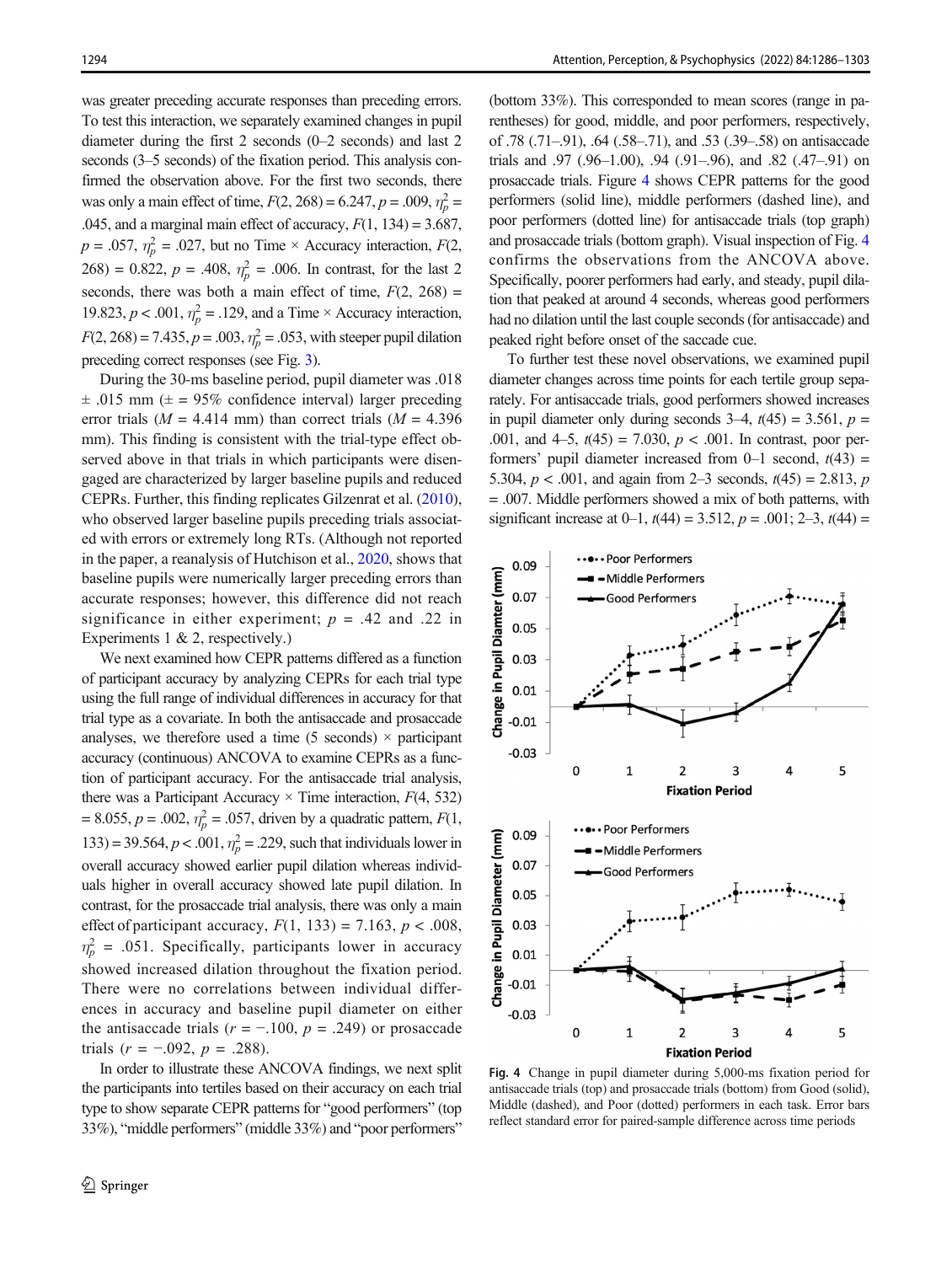2.218,  $p = .032$ ; and 4–5 seconds,  $t(44) = 2.945$ ,  $p = .005$ . For prosaccade trials, poor performers again showed early pupil dilation that was significant from 0–1 seconds,  $t(39) = 4.426$ ,  $p <$ .001, and 2–3 seconds,  $t(39) = 2.511$ ,  $p = .016$ . In contrast, both good and middle performers showed significant pupil constriction from 1–2 seconds,  $t(50) = 2.652$ ,  $p = .011$ ;  $t(43) = 2.271$ ,  $p =$ .028, for good and middle performers, respectively, and no changes thereafter.

#### CEPR and WMC

Next, we examined how CEPRs differed across individual differences in WMC. During the initial 30 ms baseline, pupil diameter was unrelated to WMC preceding either antisaccade  $(r =$ −.059,  $p = .508$ ) or prosaccade ( $r = -.044$ ,  $p = .618$ ) trials. As was the case for participant accuracy, we first examined individual differences in CEPRs when preparing for antisaccade or prosaccade trials using a 2 (trial type)  $\times$  5 (time)  $\times$  WMC continuous ANCOVA. There was a significant Time  $\times$  WMC interaction,  $F(5, 635) = 4.557$ ,  $p = .019$ ,  $\eta_p^2 = .035$ , that showed significant linear,  $F(1, 134) = 21.552$ ,  $p < .001$ ,  $\eta_p^2 = .139$ , and quadratic,  $F(1, 134) = 14.263$ ,  $p < .001$ ,  $\eta_p^2 = .096$ , trends. The linear pattern reflects greater pupil dilation across the fixation period for individuals lower in WMC. The quadratic pattern shows that this difference in dilation is in the first three seconds only. The three-way WMC  $\times$  Trial Type  $\times$  Time interaction was not significant,  $F(4, 508) = 1.505$ ,  $p = .225$ ,  $\eta_p^2 = .012$ .

For illustrative purposes, we next split the participants into tertiles based on their AOSPAN scores to show separate CEPR patterns for "High WMC" (top 33%), "Middle WMC" (middle 33%), and "Low WMC" (bottom 33%) individuals. This corresponded to mean AOSPAN scores (range in parentheses) for high, middle, and low WMC, respectively, of 58 (46–75), 37 (30–45), and 19 (6–29). Figure 5 shows CEPR patterns for the High WMC (solid line), Middle WMC (dashed line), and Low WMC (dotted line) individuals on antisaccade trials (top graph) and prosaccade trials (bottom graph). As can be seen in Fig. 5, individuals lower in WMC showed pupil dilation throughout the fixation period for both trial types, whereas those higher in WMC showed flattened pupil responses throughout most of the fixation period, with an increase only at the end when expecting an antisaccade trial.

To further test these novel observations, we examined CEPRs for each group separately. Collapsed across trial types, low WMC individuals had significant increases in pupil diameter across each of the first three seconds,  $t(44) = 4.946$ ,  $p < .001$ ,  $t(44) = 2.796, p = .008, t(44) = 3.472, p = .001$ , for pupil increases across 0–1, 1–2, and 2–3 seconds, respectively. In contrast, high WMC showed an increase in pupil diameter only during the final second,  $t(41) = 2.159$ ,  $p = .037$ , that was significant when preparing for antisaccade,  $t(41) = 3.114$ ,  $p = .003$ , but not prosaccade trials,  $t(41) = 0.560$ ,  $p = .579$ . Middle WMC



Fig. 5 Change in pupil diameter during 5,000-ms fixation period for antisaccade trials (top) and prosaccade trials (bottom) from High WMC (solid), Middle WMC (dashed), and Low WMC (dotted) participants. Error bars reflect standard error for paired-sample difference across time periods

individuals showed overall significant constriction from 1–2 seconds,  $t(41) = 2.590$ ,  $p = .013$ , and dilation from 4–5 seconds.  $t(41) = 2.208, p = .033.$ 

Summarizing antisaccade performance across Figs. [2](#page-7-0)–5, one can see that the overall increasing pupil dilation for antisaccade trials (Fig. [2\)](#page-7-0) is due to early dilation among lower WMC individuals (and poor performers generally) and late dilation for higher WMC individuals (and good performers generally). Similarly, the flat overall pupil diameter for prosaccade trials is driven by opposite effects in that there was pupil dilation among those lower in WMC, but constriction among those with at least medium WMC.

#### CEPR and mind wandering

We next examined pupil diameter separately for trials in which participants reported being on task versus off task. This analysis only included the 13% of trials in which participants received a thought probe and only included participants who reported both TUT and task-related thought responses for each trial type. Because of this, data were missing from 21 participants (remaining  $N = 114$ ). To avoid removing additional participants, we coded thought probe responses of both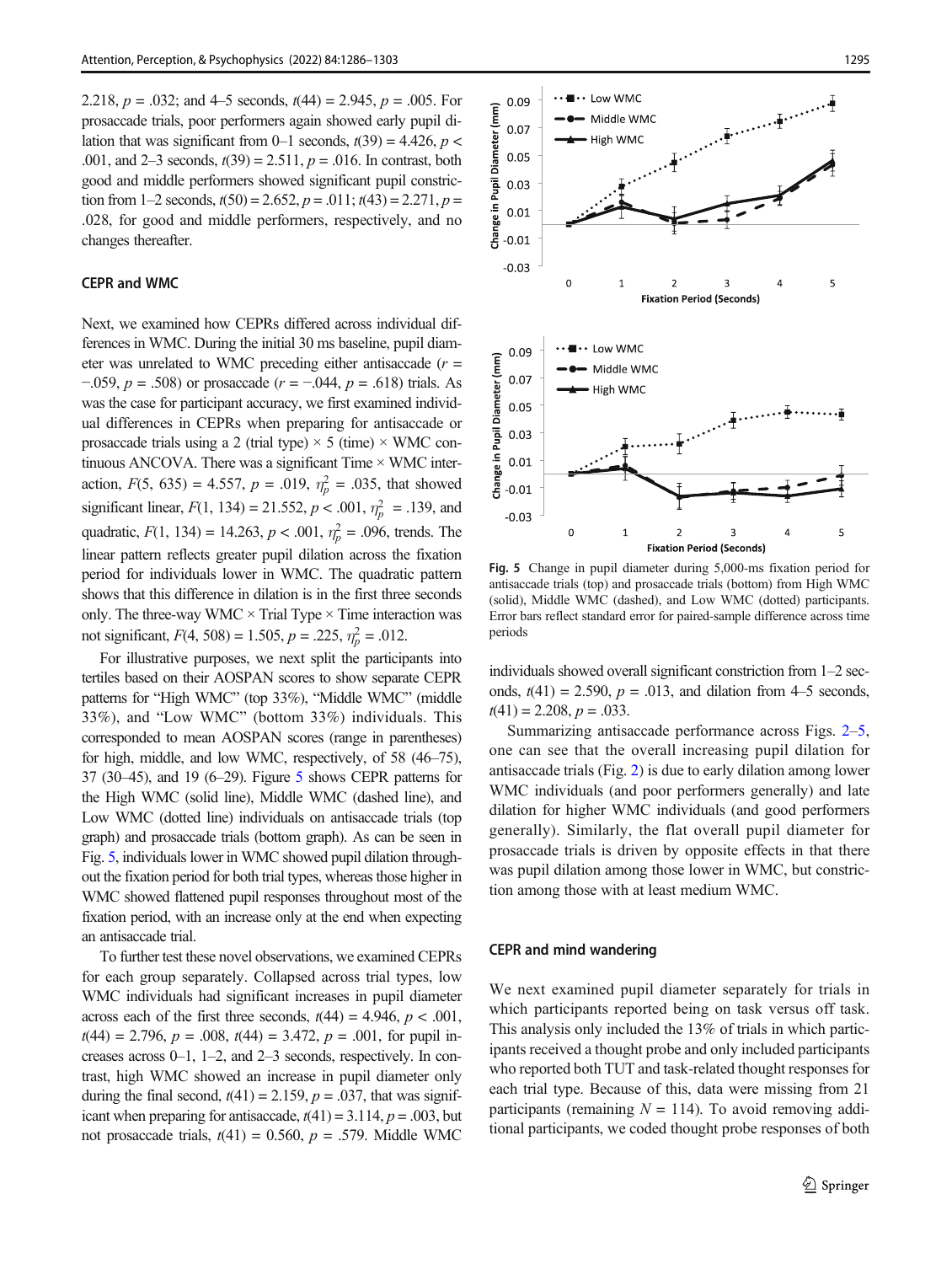1 (thinking about task) and 2 (thinking about task perfor-mance) as "on task," as in Hutchison et al. ([2020](#page-15-0)).

We used a 2 (trial type)  $\times$  2 (probe response)  $\times$  5 (time) ANOVA to examine CEPRs as a function of trial type and probe response. There was no effect of probe response,  $F(1, 113) = 0.00$ ,  $p = .993$ ,  $\eta_p^2 = .000$ , and probe response did not interact with time,  $F(4, 452) = 0.400, p = .782, \eta_p^2 = .004$ , or with trial type,  $F(1, 113)$  $= 0.149, p = .700, \eta_p^2 = .001$ . Similarly, when WMC was added as a covariate, none of the effects involving probe response interacted with WMC (all  $Fs < 2.34$ ,  $ps > .130$ ,  $\eta^2 s < .022$ ).

In addition, we tested for baseline pupil diameter differences as a function of probe response and trial type using a 2 (trial type)  $\times$  2 (probe response) ANOVA. No effects were significant (all  $Fs < 2.270, ps > .135, \eta^2 s < .020$ ).

### Predicting saccade performance

#### Intercorrelations

Prior to predicting individual differences in saccade performance, we examined intercorrelations between saccade accuracy, AOSPAN, phasic pupil response (CEPR, with positive values indicating dilation), variability in phasic pupil response across trials (CEPR SD), and TUT rates. Because the earlier Accuracy  $\times$  Time interactions showed that the first 2 seconds and the last 2 seconds of the fixation period were differentially related to performance, we examined the CEPR separately for these two time periods. These correlations are shown in Table 1. As shown in Table 1, antisaccade and prosaccade accuracy correlated similarly with the predictor variables, although the correlations were stronger for antisaccade accuracy. Consistent with our earlier analysis, saccade accuracy was negatively correlated with early CEPR and positively correlated with late CEPR. In addition, both antisaccade and prosaccade accuracy were negatively correlated

with CEPR variability, whereas only antisaccade accuracy was negatively correlated with TUT rates. Early CEPR, late CEPR, and CEPR variability were highly intercorrelated across prosaccade and antisaccade trials (Pearson's r above .790). Finally, TUT rates did not correlate with early CEPR, but were negatively correlated with late CEPR.

#### Multiple regression

We next predicted antisaccade accuracy, prosaccade accuracy, and combined accuracy based on individual differences in WMC, early CEPR, late CEPR, CEPR variability, and TUT rate. In each case, the chosen predictors matched the criterion measure, such that we used measures calculated from antisaccade trials, prosaccade trials, and collapsed across trials to predict antisaccade, prosaccade, and overall accuracy, respectively. These analyses are shown in Table [2.](#page-11-0) When predicting antisaccade accuracy, all predictors were significant, except for TUT rate ( $\beta = -.109$ ,  $t = 1.406$ ,  $p = .146$ ). Specifically, antisaccade accuracy was higher for individuals high in WMC  $(\beta = .257, t = 3.531, p = .001)$ , individuals with smaller early CEPR ( $\beta$  = -.158, t = 2.122, p = .036), individuals with larger late CEPR ( $\beta$  = .356, t = 4.696, p < .001), and individuals with less variable CEPRs across trials ( $\beta = -173$ ,  $t = 2.222$ ,  $p = .028$ ). Thus, although self-reported TUT rates were correlated with antisaccade accuracy, this novel finding indicated that they no longer predicted accuracy when entered together with the other predictors. When predicting prosaccade accuracy, the only significant predictors were early CEPR and CEPR variability. Specifically, prosaccade accuracy was higher for individuals with smaller early CEPR  $(\beta = -192, t = 2.138, p = .034)$  and with less CEPR variability across prosaccade trials ( $\beta = -191$ ,  $t = 2.041$ , p = .043). Finally, when predicting overall accuracy, the pattern looked identical to predicting antisaccade accuracy, with higher accuracy for individuals higher in WMC ( $\beta$  = .259, t = 3.397, p =

Table 1 Correlations between saccade accuracy, CEPRs, CEPR variability, AOSPAN, and TUTs

|                           |         | 2                        | 3                        | $\overline{4}$ | 5       | 6                        | 7                        | 8        | 9                        | 10   | 11 |
|---------------------------|---------|--------------------------|--------------------------|----------------|---------|--------------------------|--------------------------|----------|--------------------------|------|----|
| 1. Antisaccade Accuracy   |         |                          |                          |                |         |                          |                          |          |                          |      |    |
| 2. Prosaccade Accuracy    | .365    | $\overline{\phantom{m}}$ |                          |                |         |                          |                          |          |                          |      |    |
| 3. AOSPAN                 | .323    | .170                     | $\overline{\phantom{0}}$ |                |         |                          |                          |          |                          |      |    |
| 4. Antisaccade early CEPR | $-.269$ | $-.163$                  | $-.228$                  |                |         |                          |                          |          |                          |      |    |
| 5. Prosaccade early CEPR  | $-.255$ | $-.268$                  | $-.232$                  | .791           |         |                          |                          |          |                          |      |    |
| 6. Antisaccade late CEPR  | .455    | .142                     | .087                     | $-.116$        | $-.156$ | $\overline{\phantom{m}}$ |                          |          |                          |      |    |
| 7. Prosaccade late CEPR   | .355    | .122                     | $-.010$                  | $-.055$        | $-.073$ | .807                     | $\overline{\phantom{0}}$ |          |                          |      |    |
| 8. Antisaccade CEPR SD    | $-.310$ | $-.308$                  | .015                     | .190           | .236    | $-.189$                  | $-.164$                  | $\equiv$ |                          |      |    |
| 9. Prosaccade CEPR SD     | $-.259$ | $-.175$                  | .045                     | .196           | .230    | $-.148$                  | $-.099$                  | .913     | $\overline{\phantom{m}}$ |      |    |
| 10. Antisaccade TUT       | $-.261$ | $-.039$                  | $-.016$                  | .037           | .052    | $-.300$                  | $-.318$                  | .263     | .240                     |      |    |
| 11. Prosaccade TUT        | $-.262$ | $-.026$                  | $-.036$                  | .010           | .017    | $-.298$                  | $-.292$                  | .250     | .263                     | .840 |    |
|                           |         |                          |                          |                |         |                          |                          |          |                          |      |    |

*Note.* Significant effects ( $p < .05$ ; two-tailed) are in bold.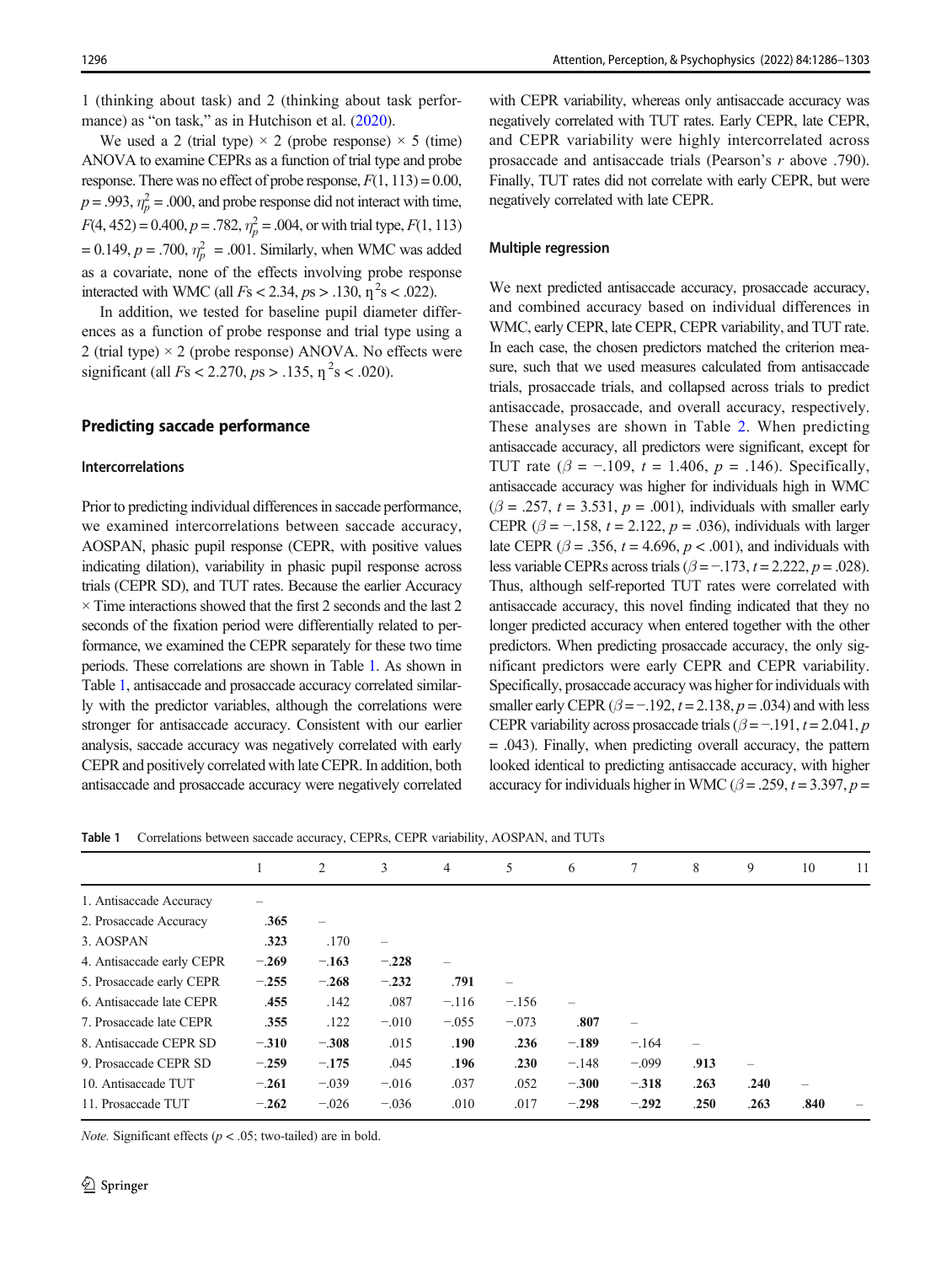|                      | Predictor     | $\boldsymbol{B}$ | SE   | <b>Beta</b> | $\mathfrak{t}$ | $\boldsymbol{F}$ | Adj. $R^2$ |
|----------------------|---------------|------------------|------|-------------|----------------|------------------|------------|
| Antisaccade Accuracy |               |                  |      |             |                | 15.609           | .363       |
|                      | <b>AOSPAN</b> | .002             | .001 | $.257*$     | 3.531          |                  |            |
|                      | Early CEPR    | $-.219$          | .103 | $-158*$     | 2.122          |                  |            |
|                      | Late CEPR     | .550             | .117 | $.356*$     | 4.696          |                  |            |
|                      | Pupil SD      | $-.156$          | .070 | $-.173*$    | 2.222          |                  |            |
|                      | TUT rate      | $-.047$          | .033 | $-.109$     | 1.406          |                  |            |
| Prosaccade Accuracy  |               |                  |      |             |                | 3.626            | .093       |
|                      | <b>AOSPAN</b> | .001             | .001 | .138        | 1.584          |                  |            |
|                      | Early CEPR    | $-.214$          | .100 | $-.192*$    | 2.138          |                  |            |
|                      | Late CEPR     | .172             | .148 | .103        | 1.164          |                  |            |
|                      | Pupil SD      | $-.131$          | .064 | $-.191*$    | 2.041          |                  |            |
|                      | TUT rate      | .031             | .031 | .092        | 0.980          |                  |            |
| Overall Accuracy     |               |                  |      |             |                | 12.582           | .311       |
|                      | <b>AOSPAN</b> | .001             | .000 | $.259*$     | 3.397          |                  |            |
|                      | Early CEPR    | $-.188$          | .087 | $-.170*$    | 2.159          |                  |            |
|                      | Late CEPR     | .377             | .110 | $.270*$     | 3.418          |                  |            |
|                      | Pupil SD      | $-.182$          | .056 | $-.269*$    | 3.272          |                  |            |
|                      | TUT rate      | $-.004$          | .027 | $-.012$     | 0.143          |                  |            |

<span id="page-11-0"></span>

| <b>Table 2</b> Results of regression analyses predicting saccade accuracy |
|---------------------------------------------------------------------------|
|                                                                           |

Note.  $p < .05$  (two-tailed).

.001), with smaller early CEPR ( $\beta$  = -.170, t = .159, p = .033), with larger late CEPR ( $\beta$  = .270, t = 3.418, p < .001), and with less CEPR variability ( $\beta$  = -.269, t = 3.272, p = .001). As with antisaccade accuracy, WMC, early CEPR, late CEPR, and CEPR variability all predicted unique variance in accuracy. In contrast, self-reported TUT rates did not predict accuracy ( $\beta$  =  $-0.012$ ,  $t = 0.143$ ,  $p = .887$ ) when entered together with the other predictors.

For comparison, we performed a similar multiple regression predicting antisaccade accuracy, prosaccade accuracy, and combined accuracy based on CEPR, CEPR variability, and TUT rate using the combined data from Hutchison et al.'s ([2020](#page-15-0)) Experiments 1 and 2 ( $N = 206$ ). These analyses are presented in the supplementary section. To anticipate, CEPR variability was the only significant predictor in all three analyses. Specifically, CEPR variability was the only significant predictor when predicting antisaccade accuracy ( $\beta$  = −.289,  $t = 5.370$ ,  $p$  <.001), prosaccade accuracy ( $\beta = -0.089$ ,  $t = -2.525$ ,  $p = .012$ ), and accuracy overall ( $\beta = -.181$ ,  $t =$ 5.085,  $p < .001$ ). As was found for the current data, although self-reported TUT rates were correlated with accuracy,  $(r =$  $-148$ ,  $p = .033$ ), they did not predict accuracy when entered together with the other predictors.

### **Discussion**

We investigated participants' ability to engage versus relax attention control in anticipation of antisaccade verses prosaccade trials, creating a "Cue-Evoked" Pupillary Response (CEPR). The results of the current study both replicate and extend previous findings and provide important contributions to our understanding of the relation between WMC, pupil dynamics, self-reported mind wandering, and saccade performance. In terms of replication, consistent with Hutchison et al. ([2020](#page-15-0)) and Wang et al. ([2015\)](#page-17-0), we found greater accuracy on prosaccade trials, more TUTs on prosaccade trials, larger baseline pupil diameters on prosaccade trials than antisaccade trials, larger CEPRs when preparing for antisaccade compared with prosaccade trials, and larger CEPRs when on task versus off task. Also, consistent with previous studies (Kane et al., [2001](#page-15-0); Moffitt, [2013;](#page-16-0) Unsworth et al., [2004](#page-17-0)), individuals higher in WMC had better saccade performance, especially on antisaccade trials. Finally, as with Gilzenrat et al. [\(2010\)](#page-15-0), baseline pupil diameters were larger preceding errors than preceding correct responses.

Importantly, the current study also revealed three novel findings. First, these results demonstrate that temporal certainty allows more efficient and delayed exertion of control, as revealed through CEPR patterns. Second, as predicted, such efficiency varied across individual differences in WMC such that lower WMC individuals exerted control early and even for prosaccade trials, whereas higher WMC individuals efficiently exert control only in the last couple of seconds when preparing for an antisaccade trial. Third, across multiple data sets, we demonstrated that pupil dynamics involving CEPR patterns and CEPR variability predicted accuracy, whereas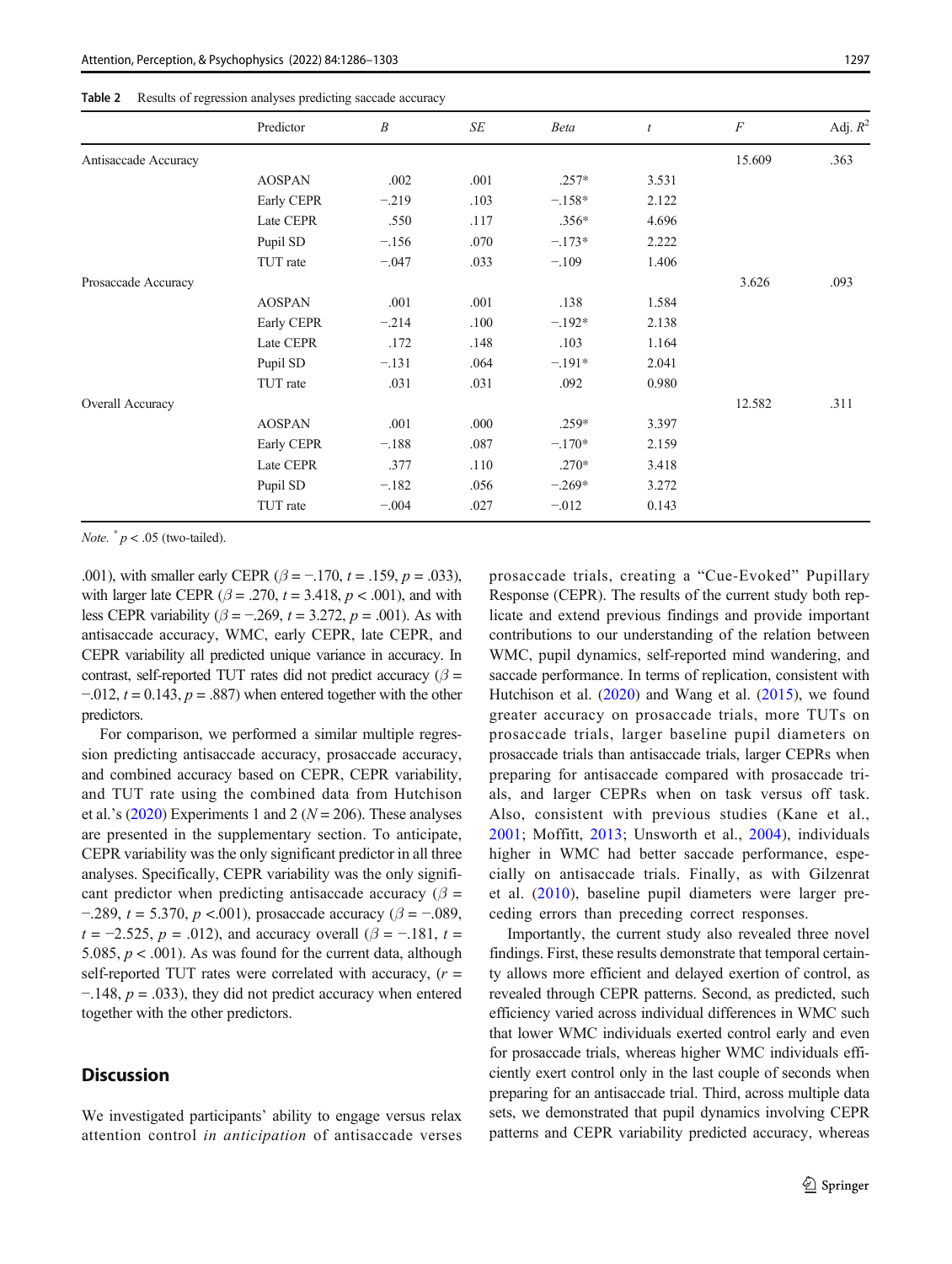self-reported TUTs did not. We expand upon each of these important novel contributions below.

### Temporal certainty versus uncertainty

One of the main goals of the current study was to examine CEPRs using a fixed delay in the saccade task to examine whether the difference in CEPR patterns in Hutchison et al. [\(2020](#page-15-0)) and Wang et al. ([2015](#page-17-0)) were likely due to the two studies using variable versus fixed delays, respectively. Recall in Hutchison et al. [\(2020\)](#page-15-0), when participants were expecting prosaccade trials, their pupils monotonically constricted relative to baseline. In contrast, when participants were expecting antisaccade trials, their pupils either slightly dilated or remained flat (depending upon accuracy) during the first four seconds and then gradually constricted thereafter, suggesting an early engagement of cognitive effort followed by a steady decrease. In contrast, Wang et al. [\(2015\)](#page-17-0) found initial constriction for both trial types combined with greater dilation for antisaccade than prosaccade trials in the 200 ms immediately preceding onset of the saccade stimulus.

The fact that the current CEPR patterns follow Wang et al.'s ([2015](#page-17-0)), who used a constant delay in a saccade task, as well as numerous studies that used constant delays in tasks other tasks (Bradshaw, [1968](#page-15-0), [1969](#page-15-0); Jennings et al., [1998](#page-15-0); Richer et al., [1983](#page-16-0); Richer & Beatty, [1987](#page-16-0); Unsworth et al., [2018;](#page-17-0) van der Molen et al., [1989](#page-17-0)), supports the reasoning that the differences in CEPR patterns found between Hutchison et al. [\(2020](#page-15-0)) and the current study was likely due to the variable versus fixed delays used in the two studies. This result provides further evidence that, when delays are held constant, participants can be more efficient in attentional allocation, exerting control immediately before the stimulus onset (rather than maintaining vigilance throughout the entire delay).

### Good versus poor performers and WMC

Importantly, in addition to showing temporal certainty allows greater efficiency in control, ours is the first study to demonstrate that it is only those higher in WMC that make use of this temporal certainty to efficiently withhold attentional effort until needed. Specifically, lower WMC individuals (and poor performers overall) had early and steady pupil dilation, whereas higher WMC individuals (and good performers generally) had no dilation until the last couple of seconds (for antisaccade trials) and peaked right before the onset of the saccade cue. These differences in CEPR patterns demonstrate how individual differences in WMC relate to the efficiency of effortful engagement. Under predictable timing, lower WMC individuals exert effort early, even for prosaccade trials, whereas

higher WMC individuals efficiently exert effort only at the necessary time.

Further, these results provide evidence that the poorer performance from lower WMC individuals is not due to them exerting less effort or control; instead, they are simply inefficient in the exertion of their control. Specifically, engaging control early on each trial requires considerable effort in maintaining such vigilance throughout the delay. These results are consistent with recent findings from Unsworth et al. [\(2020\)](#page-16-0), who examined individual differences in preparatory activity during an interstimulus interval period within the psychological vigilance task. They found that individuals susceptible to lapses of attention (as measured by the slowest quintile of reaction times) demonstrated an increased pupillary response, more pupil variability, and more TUTs during the interstimulus interval compared with individuals less susceptible to lapses of attention. These results suggest that individual differences in the ability to voluntarily control the intensity of attention ("intrinsic alertness") may lead to lapses of attention and the ability to fully engage preparatory processes on a moment-to-moment basis. Unsworth et al. also found that, at the latent level, WMC predicted attention control, which in turn was related to off-task thoughts, increases in the pupillary response, and decreases in pupil variability during the interstimulus interval. The fact that WMC did not have a direct effect suggests the relation between WMC and lapses of attention was mediated by attention control abilities. Our results add to these findings, indicating how individual differences in WMC can relate to temporal dynamics of preparatory activity and the ability to efficiently engage control.

In regard to the overall literature, we believe these findings concerning poor efficiency have important implications for how researchers define and conceptualize individual differences in WMC. For instance, early studies examining individual differences in WMC assumed such differences were due to a differential amount of resources (Anderson et al., [1996;](#page-15-0) Case, [1972](#page-15-0); Just & Carpenter, [1992](#page-15-0); Ma et al., [2014](#page-16-0)). However, in the early 2000s, Engle and colleagues argued that WMC does not reflect a "capacity" or "amount" per se, but instead reflects the ability to control attention in the face of distraction (Engle, [2002](#page-15-0); Kane & Engle, [2003\)](#page-15-0). Strong evidence for this goal maintenance account of WMC performance differences comes from studies demonstrating individual differences in performance on conflict tasks such as Antisaccade and Stroop that involve maintaining only one item in working memory; the goal of the task itself (Engle, [2002;](#page-15-0) Kane et al., [2001](#page-15-0); see Hood & Hutchison, [2021,](#page-15-0) for direct support of the goal maintenance account for WMC differences in the Stroop task). More recently, Unsworth [\(2015\)](#page-16-0) argued that even the concept of "control" itself might be misleading. Specifically, individual differences in attention abilities are influenced not simply by the "amount" of control, but by the consistency with which control is engaged, such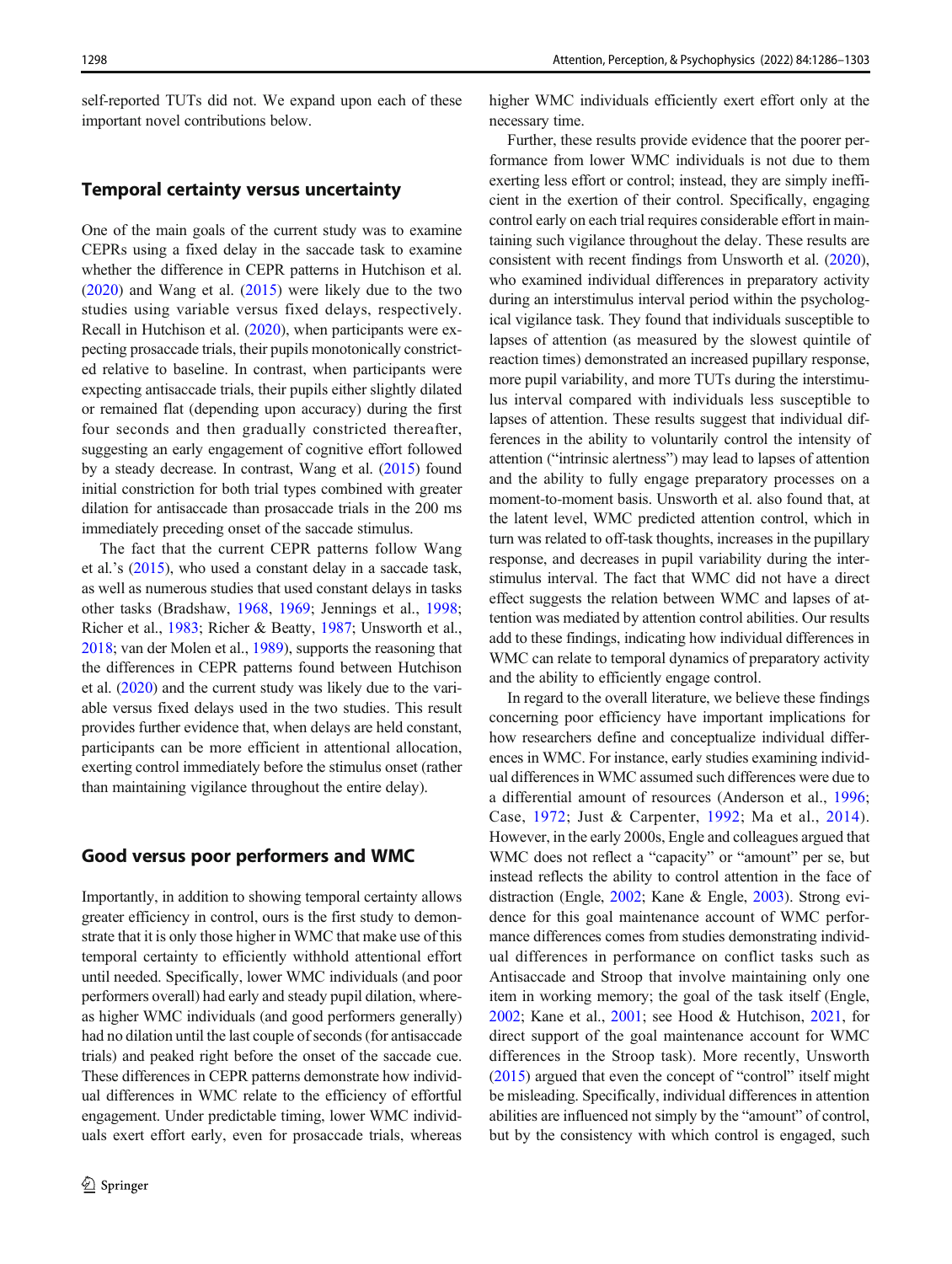<span id="page-13-0"></span>that lower WMC individuals might exert equal control on most trials but suffer more often from attentional lapses than higher WMC individuals. Further, Unsworth and Miller ([2021\)](#page-16-0) suggest that both the consistency and intensity (strength) of attention vary between individuals and that this variation explains differences in task performance.

We can now add to these conceptualizations that WMC performance differences are due to not just the consistency of attention control, but also the efficiency in which that control is engaged. Thus, as a literature, we are moving away from theoretically empty descriptions of attention control involving capacity or resources and toward more operationally definable terms of consistency and efficiency with which control is engaged.

### Predicting accuracy from pupil versus self-report measures

Saccade accuracy was predicted by WMC, smaller early CEPR, larger late CEPR, and less CEPR variability, but not self-reported TUTs. Thus, although TUT rates had zero-order correlations with antisaccade accuracy, they no longer predicted accuracy when entered together with the other predictors. This same pattern was also found when reevaluating the Hutchison et al. ([2020](#page-15-0)) data set, where TUT rates no longer predicted accuracy when entered together with CEPR and CEPR variability. Together, these findings indicate that physiological measures may provide a better indication of attentional state than self-report. This could be problematic, as the probe-caught method is commonly used to measure mind wandering. However, although thought probes may catch instances of mind wandering before they reach awareness (Chin et al., [2012\)](#page-15-0) and typically produce a good estimate of mind wandering frequency (Chin et al., [2012;](#page-15-0) Smallwood & Schooler, [2006\)](#page-16-0), there are important potential issues with this method. One issue is that self-report thought probes require that participants be consciously aware, and understand the content, of their thought processes during the ongoing task (Nisbett & Wilson, [1977;](#page-16-0) Smallwood & Schooler, [2006](#page-16-0)). Some individuals may have difficulty with this level of introspection, especially those low in conscious awareness of experiences and behaviors. An example of such "temporal dis-sociations" (Schooler, [2002](#page-16-0)) is when people fail to notice they have "zoned out" while reading. Because of these potential issues, cautious interpretation of self-reported mind wandering measures has been openly acknowledged (Schooler & Schreiber, [2004\)](#page-16-0), and there have been compelling arguments questioning the credibility of these measures (Jack & Roepstorff, [2002](#page-15-0); Jack & Shallice, [2001](#page-15-0); Lambie & Marcel, [2002\)](#page-16-0). To further explore the credibility of TUTs, we next revisited an intriguing finding from Hutchison et al. [\(2020](#page-15-0)).

### Revisiting Hutchison et al. ([2020\)](#page-15-0): Do procedural changes affect TUT rate?

As discussed in the introduction, an interesting finding by Hutchison et al. ([2020](#page-15-0)) was that, despite pupillometry results suggesting more mind wandering on prosaccade trials for both experiments, participants reported more TUTs on antisaccade trials in Experiment 1 in which thought probes followed saccade responses, but more TUTs on prosaccade trials in Experiment 2 in which thought probes appeared in lieu of the saccade cue, rather than after the saccade response. Hutchison et al. [\(2020\)](#page-15-0) stated this may have been due to participant reactivity by attributing their poor antisaccade performance to mind wandering. More recently, however, Kane et al. ([2021](#page-15-0)) argued that if Hutchison et al.'s [\(2020](#page-15-0)) TUT reports for antisaccade trials were artificially inflated in Experiment 1, then the change in thought-probe procedures in Experiment 2 should have reduced their antisaccade TUT rates relative to Experiment 1. We think this is an important observation and worthy of further exploration.

Before providing explanations for the different TUT pattern across experiments, we first examined whether the pattern of TUT rates significantly differed across the three studies (Hutchison et al.,  $2020$ , Experiments 1 & 2 and the current study). This analysis is presented in the supplementary section. Figure 6 shows the TUT rates across the three studies as a function of trial type. Visual inspection of Fig. 6 shows that the effect of trial type flipped when thought probes occurred in the absence of saccade responses, relative to Experiment 1, in which thought probes occurred after saccade responses. This observation is supported by the finding that TUT rates for prosaccade trials differed across experiments, but TUT rates for antisaccade trials stayed the same (see supplementary analysis).



Fig. 6 Mean self-reported TUT rate on prosaccade and antisaccade trials from Hutchison et al.  $(2020,$  Experiments 1 & 2) and the current Experiment. Error bars reflect standard error for paired-sample difference between trial types within each experiment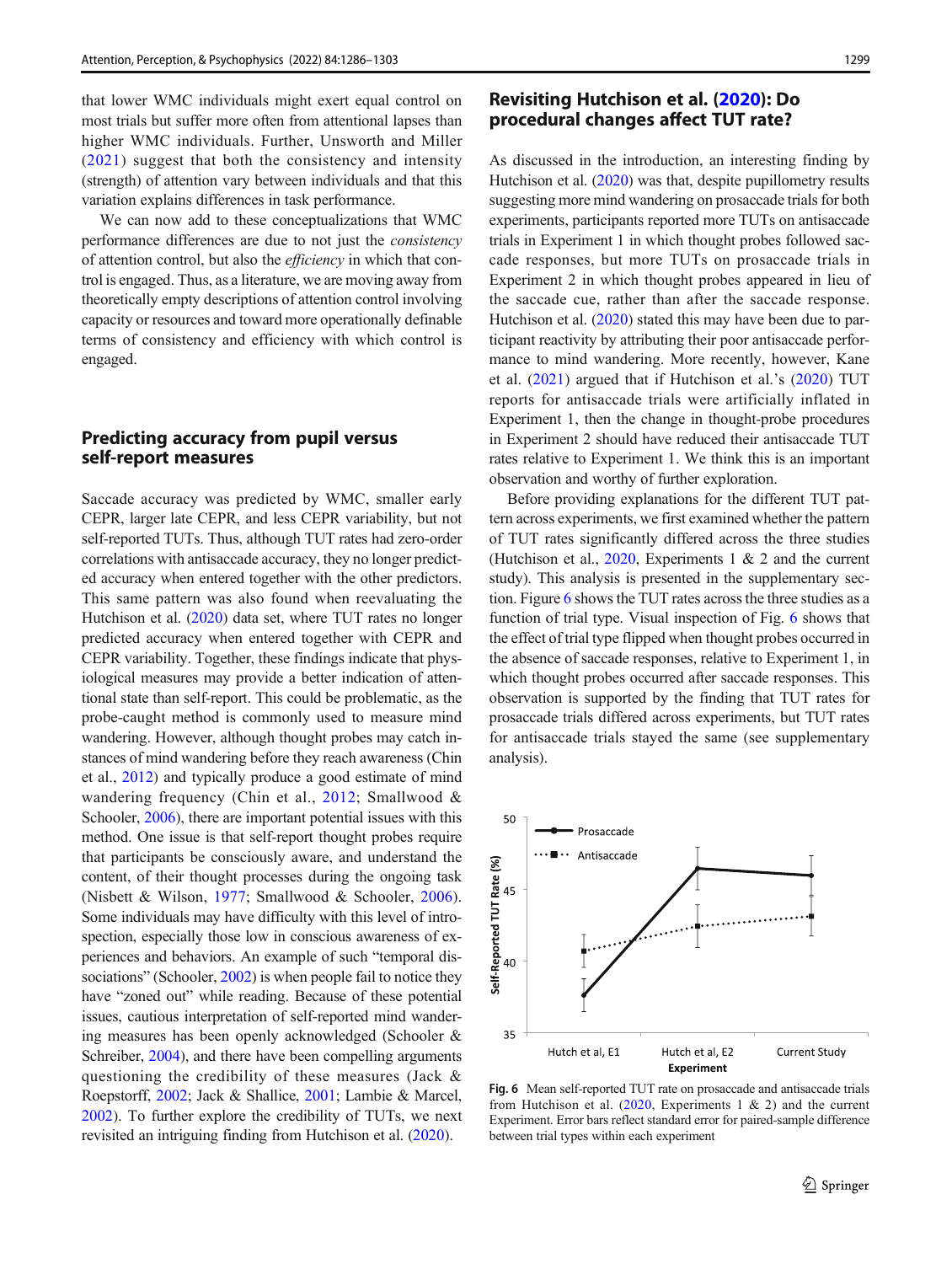Given the specific pattern in which prosaccade TUT rates differed across procedure whereas antisaccade TUTs remained flat, we now suggest that, in Experiment 1, participants were not reacting to antisaccade errors to assume mind wandering but were instead reacting to prosaccade accurate target detection to assume task-focused attention. Given the nature of the task, and 50% chance accuracy, it makes sense that participants might be uncertain of their accuracy on antisaccade trials but would nonetheless be certain of target detection on prosaccade trials. This phenomenological experience of accurate target detection could cause them to miss any mind wandering that might have occurred during the preparatory period. Asking the thought probe immediately after the preparatory period in Experiments 2 and 3 eliminated any such accuracy-based reactivity. We believe this second explanation parsimoniously explains the interaction pattern shown in Fig. [6](#page-13-0). It is important to stress that our finding of a Trial Type  $\times$  Experiment interaction disproves any hypothesis that TUT reports were validly reported across studies. Instead, these results demonstrate that the commonly used selfreported TUTs can be prone to bias, especially when experimental methods allow for it, implicating cautious interpretation of self-reported mind wandering measures.

### Limitations and future directions

There are a few limitations in the current study that could guide future research in this area. First, one of the main foci in the current study was to examine individual differences in task-set preparation using a fixed, rather than variable, preparatory period to understand the how WMC relates to both consistency and efficiency of attention control. As predicted, the basic CEPR results in this fixed paradigm mirrored that of Wang et al. ([2015\)](#page-17-0), rather than Hutchison et al. ([2020](#page-15-0)). However, we recommend future studies employ a withinsubjects manipulation to provide stronger evidence for delay predictability as driving the observed effects. (We did not originally see these projects as compatible, and so it did not occur to us to do this manipulation directly.) We also note that, in retrospect, this could potentially have been included as a third experiment in Hutchison et al. ([2020](#page-15-0)). However, as previously explained, it was only during the Hutchison et al. [\(2020\)](#page-15-0) review process that we were made aware of the discrepancy between the CEPR patterns in Hutchison et al. [\(2020\)](#page-15-0) and Wang et al. ([2015](#page-17-0)).

In addition, a second limitation to the current study is that we only used the AOSPAN as our measure of WMC. This is suboptimal because, although the AOSPAN measures WMC, it also measures factors unrelated to this ability such as speed of solving math problems (Foster et al., [2015;](#page-15-0) Loehlin, [2004](#page-16-0); Wittman, [1988](#page-17-0)). Instead, multiple complex span tasks should ideally be administered to create a composite or factor score, consisting of the variance shared between the tasks (Conway et al., [2005\)](#page-15-0). We chose to use only the AOSPAN task because it allowed us to keep the study length under 1 hour. Further, this data was collected before the shortened span tasks were published (Foster et al., [2015](#page-15-0)). Future studies could use single blocks of multiple complex span tasks, which could capture more variance attributed to WMC without adding much length to the study duration.

Third, because we only collected eye-tracking data during the preparatory period, we were unable to measure saccade reaction time. Future studies could also engage the eye tracker during presentation of the saccade stimulus and target stimulus to examine how the temporal dynamics of preparatory control relate to faster saccade velocity after stimulus onset.

Finally, an important area for future work is to examine why self-reported TUTs appear to validly capture attentional state in some tasks, but not others. One consideration is the type of thought-probe used. For instance, Kane et al. [\(2021](#page-15-0)) recently found that content probes (asking participants what they were thinking about when mind wandering, as in the current study) are less susceptible to reactivity, confabulation, and bias than other types of thought probes, at least within the sustained attention to response and flanker tasks. However, it is also possible that the type of task in which thought probes are inserted may impact the validity of mind wandering reports (Kane et al., [2021](#page-15-0)). Our studies show the importance of eliminating task factors that can contribute to such bias. Given that thought probes are commonly used to measure instances of mind wandering and the importance of validly measuring attentional state, future studies should further explore the conditions under which self-reported TUTs validly capture attentional state.

### Conclusion

Attention control is often measured at the behavioral level, such as by measuring task performance and/or self-reported mind wandering. In addition to these measures, researchers have also examined physiological indices of attention, such as pupillometry. In the current study, we investigated individual differences in the ability to engage versus relax attention control in anticipation of hard (antisaccade) versus easy (prosaccade) trials, with the inclusion of thought probes to measure self-reported mind wandering. The current results demonstrate that, under temporal certainty, higher WMC individuals are more *efficient*, engaging control only when anticipating difficult trials and waiting until immediately prior to the onset of such trials. Further, our results indicate that physiological measures can not only validate self-report measures, but also identify situations in which self-report may be inaccurate due to procedural problems.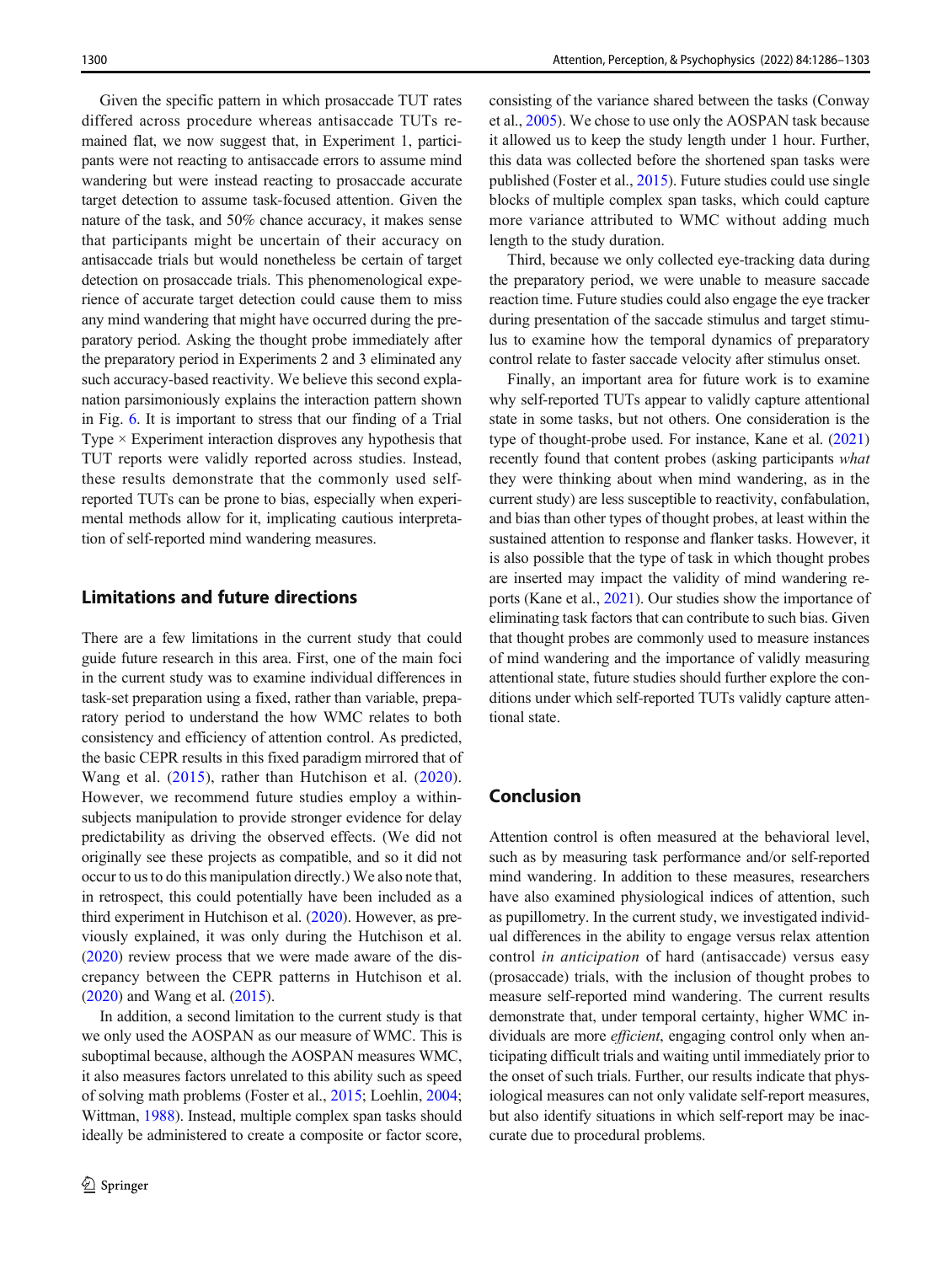<span id="page-15-0"></span>Supplementary Information The online version contains supplementary material available at <https://doi.org/10.3758/s13414-022-02482-7>.

### **References**

- Aminihajibashi, S., Hagen, T., Andreassen, O. A., Laeng, B., & Espeseth, T. (2020). The effects of cognitive abilities and task demands on tonic and phasic pupil sizes. Biological Psychology, 156, 107945.
- Anderson, J. R., Reder, L. M., & Lebiere, C. (1996). Working memory: Activation limits on retrieval. Cognitive Psychology, 30, 221–256.
- Aston-Jones, G., & Cohen, J. D. (2005). An integrative theory of locus coeruleus–norepinephrine function: Adaptive gain and optimal performance. Annual Review of Neuroscience, 28, 403–450.
- Aston-Jones, G. S., Iba, M., Clayton, E., Rajkowski, J., & Cohen, J. (2007). The locus coeruleus and regulation of behavioral flexibility and attention: Clinical implications. In G. A. Ordway, M. A. Schwartz, & A. Frazer (Eds.), Brain norepinephrine: Neurobiology and therapeutics (pp. 196–235). Cambridge University Press.
- Bachman, S. L., Dahl, R. J., Werkle-Bergner, M., Düzel, S., Forlim, C. G., Lindenberger, U., Kühn, S., & Mather, M. (2021). Locus coeruleus MRI contrast is associated with cortical thickness in older adults. Neurobiology of Aging, 100, 72–82.
- Beatty, J. (1982). Task-evoked pupillary responses, processing load, and the structure of processing resources. Psychological Bulletin, 91, 276–292.
- Bradshaw, J. L. (1968). Pupil size and problem solving. Quarterly Journal of Experimental Psychology, 20, 116–122.
- Bradshaw, J. L. (1969). Background light intensity and the pupillary response in a reaction time task. Psychonomic Science, 14, 271–272.
- Bugg, J. M., & Smallwood, A. (2016). The next trial will be conflicting! Effects of explicit congruency pre-cues on cognitive control. Psychological Research, 80, 16–33.
- Case, R. (1972). Validation of a neo-Piagetian mental capacity construct. Journal of Experimental Child Psychology, 14, 287–302.
- Chatham, C. H., Frank, M. J., & Munakata, Y. (2009). Pupillometric and behavioral markers of a developmental shift in the temporal dynamics of cognitive control. Proceedings of the National Academy of Sciences, 106, 5529–5533.
- Chiew, K. S., & Braver, T. S. (2013). Temporal dynamics of motivationcognitive controlZ interactions revealed by high-resolution pupillometry. Frontiers in Psychology, 4, 15.
- Chin, J., Mrazek, M., & Schooler, J. (2012). Blind spots to the self. In S. Vazire & T. D. Wilson (Eds.), Handbook of self-knowledge (pp. 79). Guildford Press.
- Coleman, J. R., Watson, J. M., & Strayer, D. L. (2018). Working memory capacity and task goals modulate error-related ERPs. Psychophysiology, 55, 1–14.
- Conway, A. R. A., Kane, M. J., Bunting, M. F., Hambrick, Z. D., Wilhelm, O., & Engle, R. W. (2005). Working memory span tasks: A methodological review and user's guide. Psychonomic Bulletin & Review, 12, 769–786.
- Diamantopoulos, A., & Siguaw, J. A. (2000). Introducing LISREL. SAGE Publications.
- Engle, R. W. (2002). Working memory capacity as executive attention. Current Directions in Psychological Science, 11, 19–23.
- Foote, S. L., & Morrison, J. H. (1987). Extrathalamic modulation of cortical function. Annual Review of Neuroscience, 10, 67–95.
- Franklin, M. S., Broadway, J. M., Mrazek, M. D., Smallwood, J., & Schooler, J. W. (2013). Window to the wandering mind: Pupillometry of spontaneous thought while reading. The Quarterly Journal of Experimental Psychology, 66, 2289–2294.
- Foster, J. L., Shipstead, Z., Harrison, T. L., Hicks, K. L., Redick, T. S., & Engle, R. W. (2015). Shortened complex span tasks can reliably measure working memory capacity. Memory & Cognition, 43, 226–236.
- Gilzenrat, M. S., Neuwenhuis, S., Jepka, M., & Cohen, J. D. (2010). Pupil diameter tracks changes in control state predicted by the adaptive gain theory of locus coeruleus function. Cognitive, Affective, & Behavioral Neuroscience, 10, 252–269.
- Heitz, R. P., Schrock, J. C., Payne, T. W., & Engle, R. W. (2008). Effects of incentive and working memory capacity: Behavioral and pupillometric data. Psychophysiology, 45, 119–129.
- Hess, E. H., & Polt, J. M. (1964). Pupil size in relation to mental activity during simple problem-solving. Science, 143, 1190–1192.
- Hood, A. V. B., & Hutchison, K. A. (2021). Providing goal reminders eliminates the relationship between working memory capacity and Stroop errors. Attention, Perception, and Psychophysics, 83, 85–96.
- Hutchison, K. A. (2007). Attentional control and the relatedness proportion effect in semantic priming. Journal of Experimental Psychology: Learning, Memory, and Cognition, 33, 645–662.
- Hutchison, K. A., Bugg, J. M., Lim, Y. B., & Olsen, M. R. (2016). Congruency precues moderate item-specific proportion congruency effects. Attention, Perception, & Psychophysics, 78, 1087–1103.
- Hutchison, K. A., Moffitt, C. C., Hart, K., Hood, A. V. B., Watson, J. M., & Marchak, F. M. (2020). Measuring task set preparation versus mind wandering using pupillometry. Journal of Experimental Psychology: Learning, Memory, and Cognition, 46, 280–295.
- Irons, J. L., Jeon, M., & Leber, A. B. (2017). Pre-stimulus pupil dilation and the preparatory control of attention. PLOS ONE, 12, Article e0188787.
- Jack, A. I., & Roepstorff, A. (2002). Introspection and cognitive brain mapping: From stimulus–response to script-report. Trends in Cognitive Sciences, 6, 333–339.
- Jack, A. I., & Shallice, T. (2001). Introspective physicalism as an approach to the science of consciousness. Cognition, 79, 161–196.
- Jennings, J. R., van der Molen, M. W., & Steinhauer, S. R. (1998). Preparing the heart, eye, and brain: Foreperiod length effects in a nonaging paradigm. Psychophysiology, 35, 90–98.
- Just, M. A., & Carpenter, P. A. (1992). A capacity theory of comprehension: Individual differences in working memory. Psychological Review, 99, 122–149.
- Just, M. A., & Carpenter, P. A. (1993). The intensity dimension of thought: Pupillometric indices of sentence processing. Canadian Journal of Experimental Psychology, 47, 310–339.
- Kahneman, D. (1973). Attention and effort. Prentice Hall.
- Kahneman, D., & Beatty, J. (1966). Pupil diameter and load on memory. Science, 154, 1583–1585.
- Kane, M. J., Bleckley, K. M., Conway, A. R. A., & Engle, R. W. (2001). A controlled-attention view of working memory capacity. Journal of Experimental Psychology: General, 130, 169–183.
- Kane, M. J., Brown, L. H., McVay, J. C., Silvia, P. J., Myin-Germeys, I., & Kwapil, T. R. (2007). For whom the mind wanders, and when: an experience-sampling study of working memory and executive control in daily life. Psychological Science, 18, 614–621.
- Kane, M. J., & Engle, R. W. (2003). Working memory capacity and the control of attention: The contributions of goal neglect, response competition, and task set to Stroop interference. Journal of Experimental Psychology: General, 132, 47–70.
- Kane, M. J., Smeekens, B. A., Meier, M. E., Welhaf, W. S., & Phillips, N. E. (2021). Testing the construct validity of competing measurement approaches to probed mind-wandering reports. Behavior Research Methods. <https://doi.org/10.3758/s13428-021-01557-x>
- Keren, N. I., Taheri, S., Vazy, E. M., Morgan, P. S., Granholm, A.-C. E., Aston-Jones, G. S., & Eckert, M. A. (2015). Histologic validation of locus coeruleus MRI contrast in post-mortem tissue. NeuroImage, 113, 215–245.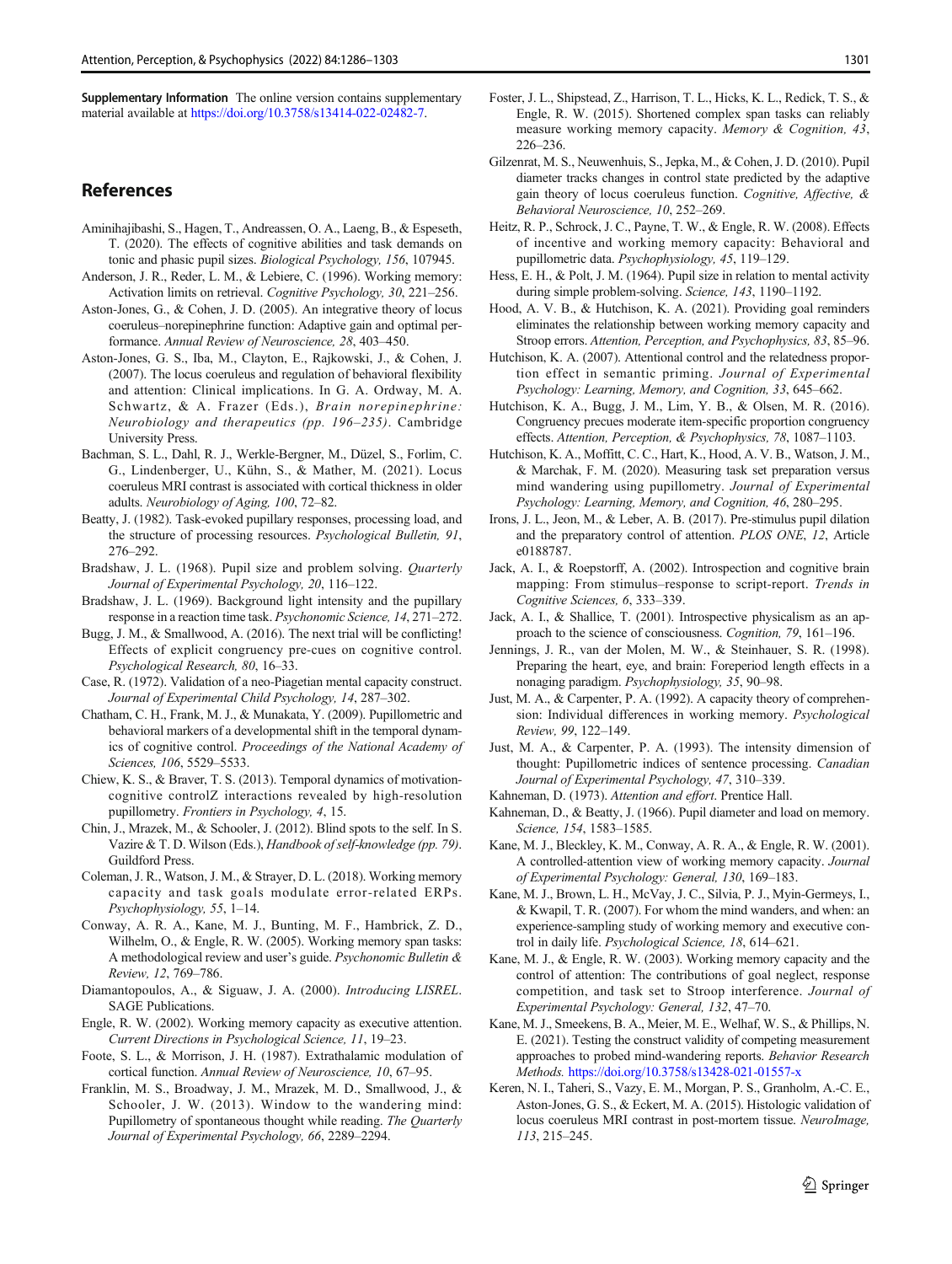- <span id="page-16-0"></span>Kessler, R. C., Adler, L., Ames, M., Demler, O., Faraone, S., Hiripi, E., Howes, M. J., Jin, R., Secnik, K., Spencer, T., Ustun, T. B., & Walters, E. E. (2005). The World Health Organization adult ADHD Self-Report Scale (ASRS). Psychological Medicine, 35, 245–256.
- Lambie, J., & Marcel, A. J. (2002). Consciousness and the varieties of emotion experience: A theoretical framework. Psychological Review, 109, 219–259.
- Levinson, D. B., Smallwood, J., & Davidson, R. J. (2012). The persistence of thought: Evidence for a role of working memory in the maintenance of task-unrelated thinking. Psychological Science, 23, 375–380.
- Loehlin, J. C. (2004). Latent variable models: An introduction to factor, path, and structural equation analysis. Psychology Press.
- Ma, W. J., Husain, M., & Bays, P. M. (2014). Changing concepts of working memory. Nature Neuroscience Reviews, 17, 347–356.
- Madore, K. P., Khazenzon, A. M., Backes, C. W., Jiang, J., Uncapher, M. R., Norcia, A. N., & Wagner, A. D. (2020). Memory failure predicted by attention lapsing and media multitasking. Nature, 587, 87–91.
- McVay, J. C., & Kane, M. J. (2009). Conducting the train of thought: Working memory capacity, goal neglect, and mind wandering in an executive-control task. Journal of Experimental Psychology: Learning, Memory, and Cognition, 35, 196–204.
- Megemont, M., McBurney-Lin, J., & Yang, H. (2022). Pupil diameter is not an accurate real-time readout of locus coeruleus activity. Neuroscience, 11, 1–17.
- Meier, M., Smeekens, B., Silvia, P. J., Kwapi, T., & Kane, M. J. (2018). Working memory capacity and the antisaccade task: A microanalytic-macroanalytic investigation of individual differences in goal activation and maintenance. Journal of Experimental Psychology: Learning, Memory, and Cognition, 44, 68–84.
- Moffitt, C. C. (2013). Working memory capacity and saccade performance across fixation delay: Attentional preparation or goal neglect? (Master's thesis). [http://scholarworks.montana.edu/xmlui/](http://scholarworks.montana.edu/xmlui/handle/1/2685) [handle/1/2685](http://scholarworks.montana.edu/xmlui/handle/1/2685)
- Nisbett, R. E., & Wilson, T. D. (1977). Telling more than we can know: Verbal reports on mental processes. Psychological Review, 84, 231– 259.
- Ohtsuka, C., Sasaki, M., Konno, K., Koide, M., Kato, K., Takahashi, J., Takahashi, S., Kudo, K., Yamashia, F., & Terayama, Y. (2013). Changes in substantia nigra and locus coeruleus in patients with early-stage Parkinson's disease using neuromelanin-sensitive MR imaging. Neuroscience Letters, 541, 93–98.
- Peavler, W. S. (1974). Pupil size, information overload, and performance differences. Journal of Applied Psychology, 59, 213–216.
- Raichle, M. E., MacLeod, A. M., Snyder, A. Z., Powers, W. J., Gusnard, D. A., & Shulman, G. L. (2001). A default mode of brain function. Proceedings of the National Academy of Sciences, 88, 676–682.
- Rajkowski, J., Kubiak, P., & Aston-Jones, G. (1993). Correlations between locus coeruleus (LC) neural activity, pupil diameter and behavior in monkey support a role of LC in attention. Society for Neuroscience Abstracts, 19, 974.
- Reimer, J., McGinley, M. J., Liu, Y., Rodenkirch, C., Wang, Q., McCormick, D. A., & Tolias, S. (2016). Pupil fluctuations track rapid changes in adrenergic and cholinergic activity in cortex. Nature Communications, 7, 132289.
- Richer, F., & Beatty, J. (1987). Contrasting effects of response uncertainty on the task-evoked pupillary response and reaction time. Psychophysiology, 24, 258–262.
- Richer, F., Silverman, C., & Beatty, J. (1983). Response selection and initiation in speeded reactions: A pupillometric analysis. Journal of Experimental Psychology: Human Perception & Performance, 9, 360–370.
- Richmond, L. L., Burnett, L. K., Morrison, A. B., & Ball, H. (2021). Performance on the processing portion of complex working memory span tasks is related to working memory capacity estimates.

Behavior Research Methods. [https://doi.org/10.3758/s13428-021-](https://doi.org/10.3758/s13428-021-01645-y) [01645-y](https://doi.org/10.3758/s13428-021-01645-y)

- Robison, M. K., & Brewer, G. A. (2020). Individual differences in working memory capacity and the regulation of arousal. Attention, Perception, & Psychophysics, 82, 3273–3290.
- Robison, M. K., & Unsworth, N. (2019). Pupillometry tracks fluctuations in working memory performance. Attention, Perception, & Psychophysics, 81, 407–419.
- Rondeel, E. W., Van Steenbergen, H., Holland, R. W., & van Knippenberg, A. (2015). A closer look at cognitive control: differences in resource allocation during updating, inhibition and switching as revealed by pupillometry. Frontiers in Human Neuroscience, 9.
- Rummel, J., & Boywitt, C. D. (2014). Controlling the stream of thought: Working memory capacity predicts adjustment of mind-wandering to situational demands. Psychonomic Bulletin & Review, 21, 1309-1315.
- Schooler, J. W. (2002). Re-representing consciousness: Dissociations between experience and meta-consciousness. Trends in Cognitive Sciences, 6, 339–344.
- Schooler, J. W., & Schreiber, C. A. (2004). Experience, meta-consciousness, and the paradox of introspection. Journal of Consciousness Studies, 11, 17–39.
- Simmons, J. P., Nelson, L. D., & Simonsohn, U. (2011). False-positive psychology: Undisclosed flexibility in data collection and analysis allows presenting anything as significant. Psychological Science, 22, 1359–1366.
- Smallwood, J. (2013). Distinguishing how from why the mind wanders: A process–occurrence framework for self-generated mental activity. Psychological Bulletin, 139, 519–535.
- Smallwood, J., Brown, K. S., Tipper, C., Giesbrecht, B., Franklin, M. S., Mrazek, M., Carlson, J. M., & Schooler, J. W. (2011). Pupillometric evidence for the decoupling of attention from perceptual input during offline thought. PLOS ONE, 6, 1–8.
- Smallwood, J., & Schooler, J. W. (2006). The restless mind. Psychological Bulletin, 132, 946–958.
- Sun, W., Tang, Y., Qiao, Y., Ge, X., Mather, M., Ringman, J. M., & Shi, Y. (2020). A probabilistic atlas of locus coeruleus pathways to transentorhinal cortex for connectome imaging in Alzheimer's disease. NeuroImage, 223, 117301.
- Unsworth, N. (2015). Consistency of attentional control as an important cognitive trait: A latent variable analysis. Intelligence, 49, 110–128.
- Unsworth, N., Heitz, R. P., Schrock, J. C., & Engle, R. W. (2005). An automated version of the operation span task. Behavioral Research Methods, 37, 498–505.
- Unsworth, N., & Miller, A. L. (2021). Individual differences in the intensity and consistency of attention. Current Directions in Psychological Science. [https://doi.org/10.1177/](https://doi.org/10.1177/09637214211030266) [09637214211030266](https://doi.org/10.1177/09637214211030266)
- Unsworth, N., Miller, A. L., & Robison, M. (2020). Individual differences in lapses of sustained attention: Ocolumetric indicators of intrinsic alertness. Journal of Experimental Psychology: Human Perception & Performance, 46, 569–592.
- Unsworth, N., Redick, T. S., Heitz, R. P., Broadway, J. M., & Engle, R. W. (2009). Complex working memory span tasks and higher-order cognition: A latent-variable analysis of the relationship between processing and storage. Memory, 17, 635–654.
- Unsworth, N., & Robison, M. K. (2015). Individual differences in the allocation of attention to items in working memory: Evidence from pupillometry. Psychonomic Bulletin & Review, 22, 757–765.
- Unsworth, N., & Robison, M. K. (2016). Pupillary correlates of lapses of sustained attention. Cognitive, Affective, and Behavioral Neuroscience, 16, 601–615.
- Unsworth, N., & Robison, M. K. (2017a). A locus coeruleusnorepinephrine account of individual differences in working